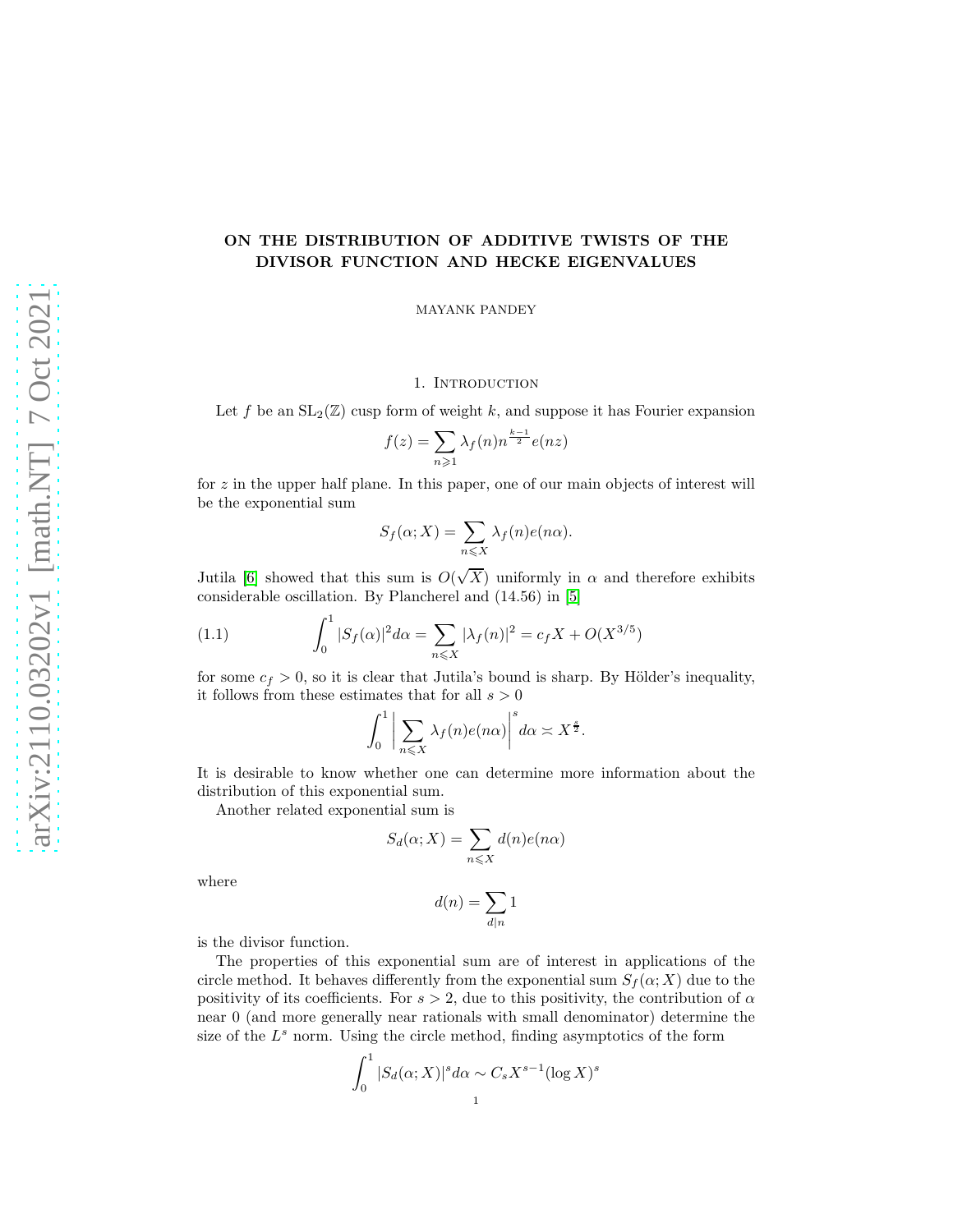is then quite straightforward. See [\[10\]](#page-19-2) for a proof of this for higher divisor functions, where the situation is similar. Asymptotics in the case  $s = 2$  quickly follow from Plancherel, as we have

$$
\int_0^1 |S_d(\alpha; X)|^2 d\alpha = \sum_{n \le X} d(n)^2 \sim \frac{1}{\pi^2} X (\log X)^3.
$$

Lower moments are significantly more difficult, as for  $s < 2$  one expects a nontrivial contribution from the minor arcs as well. Until now, the only result for moments in this range was for the  $L^1$ -norm and due to Goldston and the author in [\[2\]](#page-19-3), where it is shown that

$$
\sqrt{X} \ll \int_0^1 |S_d(\alpha)| d\alpha \ll \sqrt{X} \log X.
$$

In this paper, we are able to find asymptotics for the  $L^s$ -norm of  $S_d(\alpha; X)$  for all  $0 < s < 2$ . This, combined with the aforementioned results for higher moments resolves the problem of finding asymptotics for all moments of  $S_d(\alpha; X)$ . Using the same method, we are able to show the following similar result for all moments of  $S_f(\alpha; X)$  as well in Theorem [1.](#page-1-0)

<span id="page-1-0"></span>**Theorem 1.** For  $0 < s < 2$ , we have that for  $\star \in \{d, f\}$ , with f a holomorphic cusp form for  $SL_2(\mathbb{Z})$ 

$$
\int_0^1 |S_\star(\alpha; X)|^s d\alpha = C_s^\star X^{\frac{s}{2}} + O(X^{\frac{s}{2} - \eta_1 s(2-s)})
$$

for some  $C_s^*, \eta_1 > 0$ . Furthermore, for  $s \geq 2$ , we also have that

$$
\int_0^1 |S_f(\alpha; X)|^s d\alpha = C_s^f X^{\frac{s}{2}} + O_{s,f}(X^{\frac{s}{2} - \eta_2})
$$

for some  $\eta_2 > 0$ .

This result has several interesting corollaries in the case  $\star = f$ . Note that from the bound  $S_f(\alpha; X) \ll \sqrt{X}$ , [\(1.1\)](#page-0-0), and Hölder, we have that  $\exp(-C_1s) \leq C_s^f \leq$  $\exp(C_2 s)$  for some  $C_1, C_2 > 0$ . Then, by the method of moments (one may apply Theorem 9.2 in [\[4\]](#page-19-4), for example), we obtain a limiting distribution for the magnitude of  $\frac{1}{\sqrt{2}}$  $\frac{1}{\overline{X}}S_f(\alpha;X)$  sum as  $X\to\infty$ .

**Corollary 2.** Suppose f is a holomorphic cusp form for  $SL_2(\mathbb{Z})$ . Let  $A_X$  be the random variable given by

$$
\frac{1}{\sqrt{X}} \bigg| \sum_{n \leq X} \lambda_f(n) e(n\alpha) \bigg|,
$$

where  $\alpha$  is chosen uniformly at random from [0, 1]. Then, there is a random variable A so that  $A_X$  converges to A in distribution as  $X \to \infty$ .

In particular, it follows that there exists a compactly supported measure  $\mu$  on  $[0, \infty)$  so that for any continuous  $f : [0, \infty) \to \mathbb{R}$ , we have that

$$
\lim_{X \to \infty} \int_0^1 f\left(X^{-\frac{1}{2}} \middle| \sum_{n \leq X} \lambda_f(n) e(n\alpha) \middle| \right) d\alpha = \int f d\mu.
$$

If we restrict the second part of the main theorem to the case  $s = 2r$  for r a positive integer, we also obtain the following by orthogonality: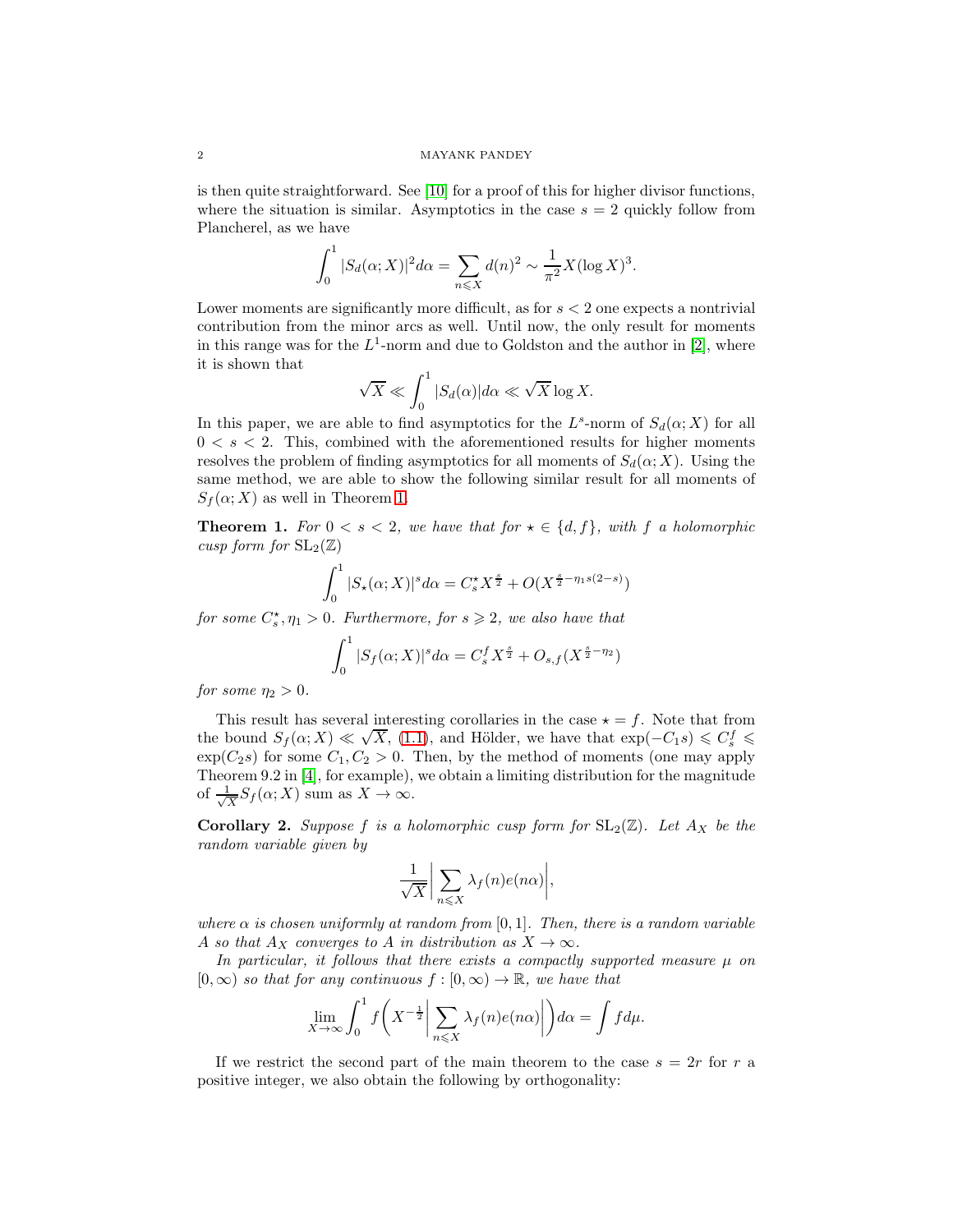Corollary 3. For all positive integers r, we have that

$$
\sum_{\substack{n_1+\cdots+n_r=m_1+\cdots+m_r\\n_r,\ldots,n_r,m_1,\ldots,m_r\leqslant X}} \lambda_f(n_1)\ldots\lambda_f(n_r)\overline{\lambda_f(m_1)\ldots\lambda_f(m_r)}=C_f^{2r}X^r+O(X^{r-\eta_2}).
$$

for some constant  $C_f^{2r} > 0$ .

Our proof of the main theorem proceeds via an iterative method, which we sketch below. For  $Q \asymp X^{\frac{1}{2} + \delta}$ , the  $L^s$  integral may be approximated by

$$
\frac{1}{Q^2} \sum_{q \sim Q} \sum_{a(q)}^* \left| S_\star \left( \frac{a}{q}; X \right) \right|^s
$$

up to some constant factor (the range of s where this works depends on the choice of  $\star$ ). In our case, we achieve this via a version of Jutila's variant of the circle method in [\[7\]](#page-19-5). Applying Voronoi summation, this roughly reduces to dealing with

$$
\frac{1}{Q^2} \sum_{q \sim Q} \sum_{a(q)}^* \left| S_{\star} \left( \frac{a}{q}; \frac{q^2}{X} \right) \right|^s.
$$

Since q is now much larger than the length of the sum, the inner sum amounts to integration over  $[0, 1]$ , and can be shown to be roughly

$$
\varphi(q)\int_0^1\left|S_\star\left(\alpha;\frac{q^2}{X}\right)\right|^s d\alpha.
$$

Ignoring the factor of  $\varphi(q)$  for purpose of this discussion, note the inner sum varies very little as q varies by small amounts, and so one obtains that

$$
\frac{1}{Q^2} \sum_{q \sim Q} \sum_{a(q)}^* \left| S_{\star} \left( \frac{a}{q}; \frac{q^2}{X} \right) \right|^s \approx \frac{c_1}{Q} \int_{\tilde{q} \asymp Q} \int_0^1 \left| S_{\star} \left( \alpha; \frac{\tilde{q}^2}{X} \right) \right|^s d\alpha d\tilde{q}
$$

for some  $c_1 > 0$ . The same method applied starting with sums of length  $X' \simeq X$ with  $Q' = \sqrt{X'/X}Q$  yields the same quantity times  $(X'/X)^{\frac{s}{2}}$ . The following approximate functional equation is obtained:

**Proposition 4.** For  $X \simeq X'$ ,  $0 < s < 2$ ,  $\star \in \{d, f\}$ , we have that for some  $\eta_1 > 0$ 

(1.2) 
$$
\int_0^1 \left| \frac{1}{\sqrt{X}} S_{\star}(\alpha; X) \right|^s d\alpha = \int_0^1 \left| \frac{1}{\sqrt{X'}} S_{\star}(\alpha; X') \right|^s d\alpha + O(X^{-\eta_1 s(2-s)}).
$$

Furthermore, for  $s \geqslant 2$ , for some  $\eta_2 > 0$ , we have that

<span id="page-2-0"></span>(1.3) 
$$
\int_0^1 \left| \frac{1}{\sqrt{X}} S_f(\alpha; X) \right|^s d\alpha = \int_0^1 \left| \frac{1}{\sqrt{X'}} S_f(\alpha; X') \right|^s d\alpha + O(X^{-\eta_2}).
$$

Iterating this yields the main theorem. The details of how this implies the main theorem are shown in Section [3,](#page-5-0) and the proof of Proposition [4](#page-2-0) in Section [4.](#page-9-0) The next section is devoted to a few technical results that are used in the proof.

We remark that our result is related to a result of Jurkat and van Horne [\[8\]](#page-19-6) in which a limiting distribution is found for magnitude of the exponential sum

$$
\bigg|\sum_{n\leqslant X}e(n^2\alpha)\bigg|.
$$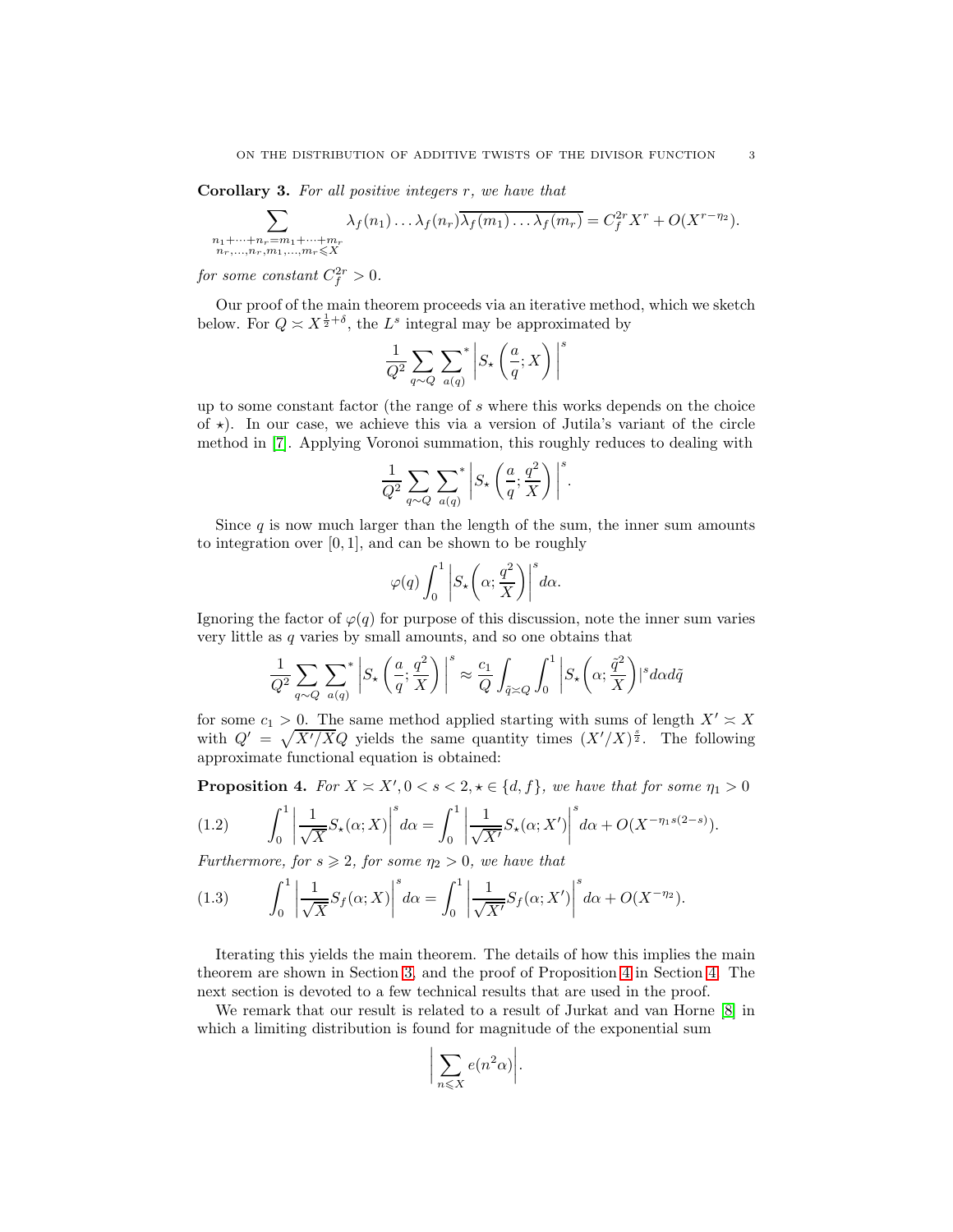Jurkat and van Horne's methods appear to be quite different from ours, though both our result and their result involve applying a Farey dissection and using Poisson summation (Voronoi summation in our case) on what remains.

We expect that using our methods applied to the exponential sum with coefficients equal to  $1 * \chi_4$ , with  $\chi_4$  the character of conductor 4, we can strengthen Theorem 4 of [\[8\]](#page-19-6). Specifically, one has that for  $0 < s < 4$  and some  $\delta > 0$ :

(1.4) 
$$
\int_0^1 \left| \sum_{n \leq X} e(n^2 \alpha) \right|^s d\alpha = c_s X^{s/2} + O(X^{\frac{s}{2}(1-(4-s)\delta)}),
$$

with  $c_{\alpha}$  as in Theorem 4 of [\[8\]](#page-19-6). We expect our methods also apply to the case of exponential sums with coefficients the Fourier coefficients of Maass forms and half integral weight forms, as we use nothing about  $f$  besides its modularity via Voronoi summation. Such improvements and generalizations should be straightforward and we leave the details to the interested reader.

1.1. Notation and conventions. As usual, we use Vinogradov's notation  $A \ll B$ (equivalently  $B \gg A$ ) to denote that  $|A| \leqslant CB$  for some constant  $C > 0$ . When we use  $\varepsilon$  in a statement, we mean that the statement holds for all  $\varepsilon > 0$ . For the purposes of this paper, this C will depend only on  $f, s, \varepsilon$ , unless specified otherwise. Any further dependencies will be specified in subscript beneath the  $\ll$ . We write  $A \simeq B$  to denote that  $A \ll B, B \ll A$ . In addition, we write  $a \sim A$  to denote  $A < a \leqslant 2A$ . We write

$$
\sum_{a(q)}^*
$$

to denote a sum over  $0 \leq a < q$  with  $(a, q) = 1$ . For convenience, for  $\star \in \{d, f\}$ , we write

$$
\lambda_{\star}(n) = \begin{cases} d(n) & \star = d \\ \lambda_f(n) & \star = f \end{cases}.
$$

# 2. Standard technical lemmas

We shall use Voronoi summation as stated below, along with some properties of the integral transforms involved. These are well-known, and the final bounds follow from repeated integration by parts and trivial bounds (see  $\S 2$  of  $|1|$ , for example).

<span id="page-3-0"></span>**Proposition 5.** Let w be smooth and supported on positive reals,  $q \geq 1$  be prime, and  $(a, q) = 1$ . Then, we have

$$
\sum_{n\geqslant 1} d(n)e\left(\frac{an}{q}\right)w\left(\frac{n}{X}\right) = \frac{1}{q}\int (\log(x/q^2) + 2\gamma)w\left(\frac{n}{X}\right)dx
$$

$$
+ \frac{X}{q}\sum_{n\geqslant 1} d(n)e\left(-\frac{\overline{a}n}{q}\right)\mathcal{I}_dw\left(\frac{n}{q^2/X}\right),
$$

$$
\sum_{n\geqslant 1} \lambda_f(n)e\left(\frac{an}{q}\right)w\left(\frac{n}{X}\right) = \frac{X}{q}\sum_{n\geqslant 1} \lambda_f(n)e\left(-\frac{\overline{a}n}{q}\right)\mathcal{I}_f w\left(\frac{n}{q^2/X}\right)
$$

where for  $\star \in \{d, f\},\$ 

$$
\mathcal{I}_d w(x) = \int w(x) (4K_0(4\pi\sqrt{x}) - 2\pi Y_0(4\pi\sqrt{x})) dx,
$$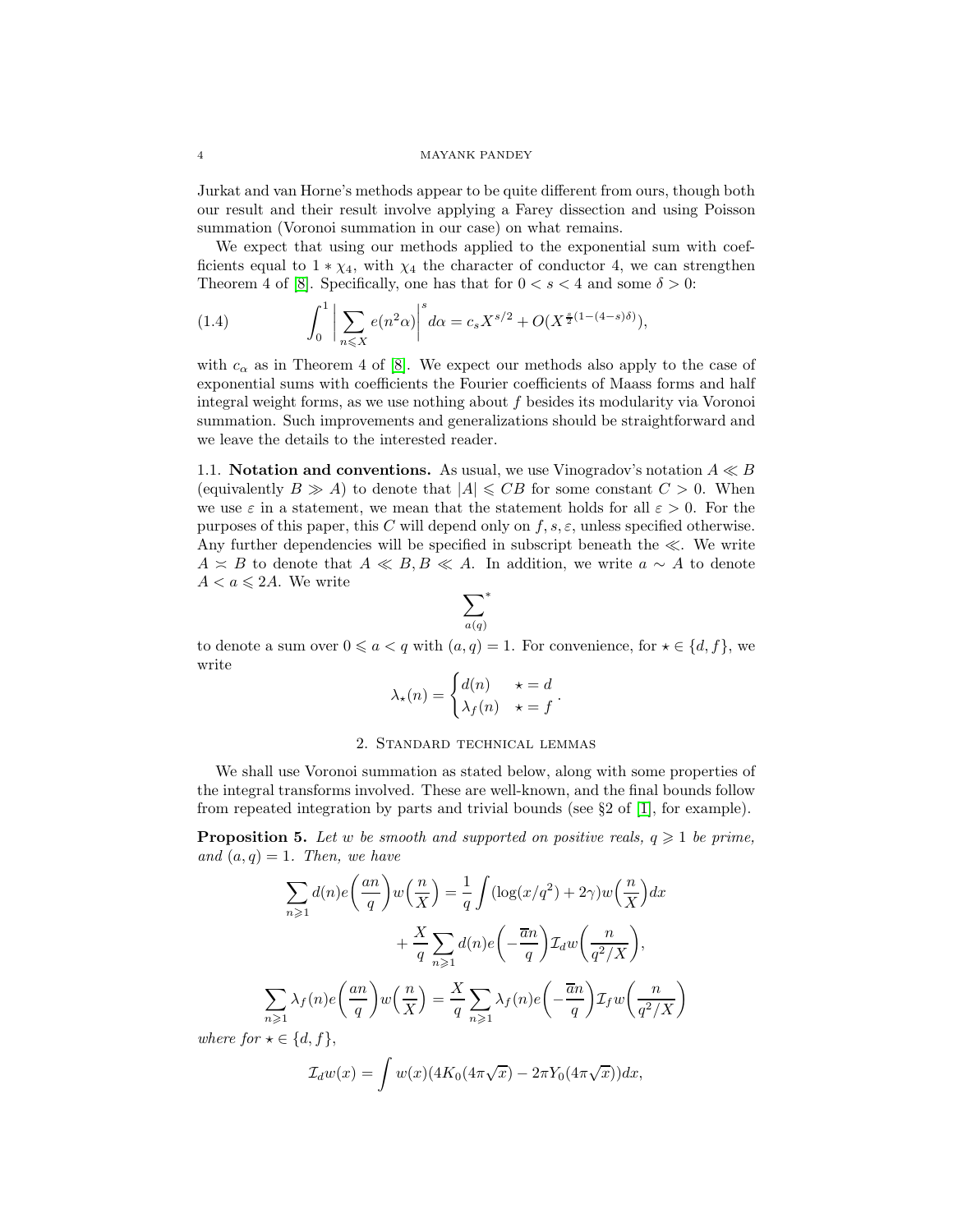$$
\mathcal{I}_f w(x) = \int w(x) J_{k-1}(4\pi \sqrt{x}) dx.
$$

These transforms also satisfy the property that if w is supported on values  $\geq 1$  and  $w^{(j)} \ll H^j$  for  $j \geqslant 1$ , then  $\mathcal{I}_\star w \ll 1$ , and  $(\mathcal{I}_\star w)^{(j)} \ll H^j$ . Also, for  $\delta > 0, |x| \geqslant 1$  $H^{1+\delta}$ , we have that  $w^{(j)}(x) \ll_{\delta,A} H^{-A}$ .

We shall also require and prove a modified version of Jutila's circle method [\[7\]](#page-19-5). It slightly improves the error term of Jutila's result slightly in some cases, at the cost of requiring a smoothing.

<span id="page-4-0"></span>**Proposition 6.** Let Q be a set of integers  $\asymp Q$ . Let  $\Delta = \frac{H}{Q^2}$  for some  $H \gg 1$ . Also, suppose that  $\phi$  is some nonzero smooth compactly supported function on  $\mathbb{R}$ . Write

$$
L=\sum_{q\in\mathcal{Q}}\varphi(q),
$$

$$
\tilde{\chi}(\alpha) = \frac{1}{\hat{\phi}(0)\Delta L} \sum_{q \in \mathcal{Q}} \sum_{a(q)}^* \phi(\Delta^{-1}(\alpha - a/q)).
$$

Then, we have that

$$
\int_0^1 |1 - \tilde{\chi}(\alpha)|^2 d\alpha \ll \frac{Q^4}{HL^2} + \frac{Q^{2+\varepsilon}}{L^2}.
$$

*Proof.* By Poisson summation, for  $(a, q) = 1$  we have

$$
\phi(\Delta^{-1}(\alpha - a/q)) = \Delta \hat{\phi}(0) + \Delta \sum_{|\ell|>0} \hat{\phi}(\Delta \ell) e\left(\frac{a\ell}{q}\right) e(-\ell \alpha),
$$

so

$$
\tilde{\chi}(\alpha) - 1 = \frac{1}{\hat{\phi}(0)L} \sum_{q \in \mathcal{Q}} \sum_{a(q)} \sum_{|\ell|>0} \hat{\phi}(\Delta \ell) e\left(\frac{a\ell}{q}\right) e(-\ell \alpha)
$$

$$
= \frac{1}{\hat{\phi}(0)L} \sum_{|\ell|>0} \hat{\phi}(\Delta \ell) e(-\ell \alpha) \sum_{q \in \mathcal{Q}} c_q(\ell)
$$

where

$$
c_q(\ell) = \sum_{a(q)}^* e\left(\frac{a\ell}{q}\right)
$$

is the usual Ramanujan sum. Using the fact that  $c_q(\ell) = \sum_{d|(q,\ell)} \mu(q/d)$ , we obtain that

$$
\tilde{\chi}(\alpha) - 1 = \frac{1}{L} \sum_{|\ell| > 0} \hat{\phi}(\Delta \ell) e(\ell \alpha) \sum_{d | \ell} \sum_{dq_1 \in \mathcal{Q}} \mu(q_1).
$$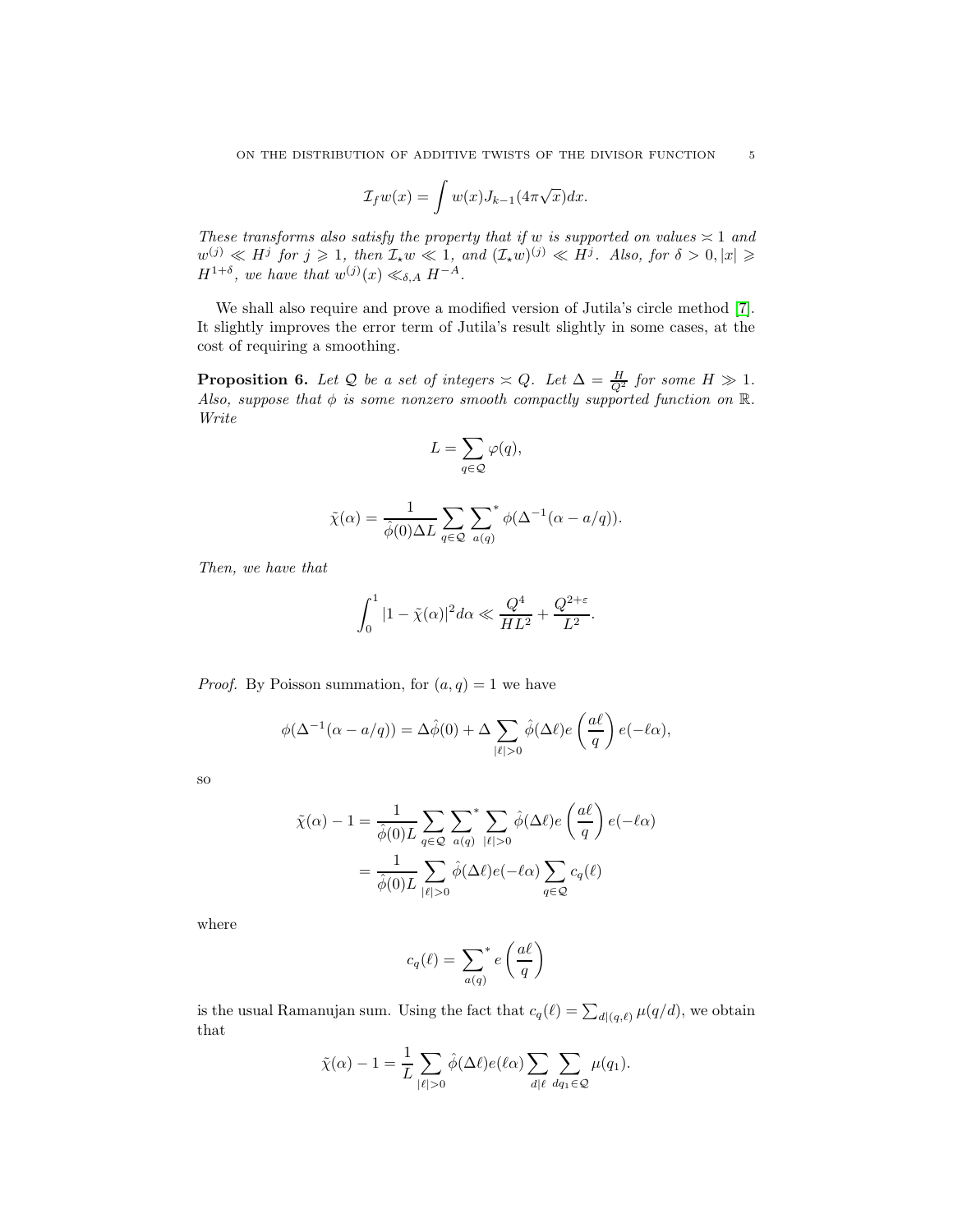By Plancherel, and the bound  $\hat{\phi}(t) \ll_A (1+|t|)^{-A}$  which holds for all  $A > 0$ , it follows that for some sufficiently large  ${\cal C}$ 

$$
\int_0^1 |\tilde{\chi}(\alpha) - 1|^2 d\alpha = \frac{1}{\hat{\phi}(0)^2 L^2} \sum_{|\ell|>0} |\hat{\phi}(\Delta \ell)|^2 \left(\sum_{\substack{d|\ell}} \sum_{\substack{dq_1 \in \mathcal{Q} \\ d \leq Q}} \mu(q_1)\right)^2
$$
  
\$\ll \frac{1}{L^2} \sum\_{|\ell|>0} |\hat{\phi}(\Delta \ell)|^2 \left(\sum\_{\substack{d|\ell\\d \leq Q}} \frac{Q}{d}\right)^2\$  
\$\ll \frac{1}{L^2} \sum\_{K} \frac{1}{K^{10}} \sum\_{|\ell| \leq K\Delta^{-1}} \left(\sum\_{\substack{d|\ell\\d \leq Q}} \frac{Q}{d}\right)^2\$.

where  $K$  runs over powers of two. Note that

$$
\sum_{|\ell| \le K\Delta^{-1}} \left(\sum_{\substack{d|\ell\\d \ll Q}} \frac{Q}{d}\right)^2 = \sum_{d_1, d_2 \ll Q} \frac{Q^2}{d_1 d_2} \sum_{\substack{\ell \le K\Delta^{-1}\\[d_1, d_2]|\ell}} 1
$$
\n
$$
\le K \sum_{d_1, d_2 \ll Q} \frac{Q^2}{d_1 d_2} \cdot \left(\frac{\Delta^{-1}}{[d_1, d_2]} + 1\right)
$$
\n
$$
\ll K Q^2 \Delta^{-1} \sum_{d_1, d_2 \ll Q} \frac{(d_1, d_2)}{d_1^2 d_2^2} + K Q^{2+\varepsilon}
$$
\n
$$
\ll K Q^2 \Delta^{-1} \sum_{d_1, d_2 \ll Q} \frac{1}{d_1^2 d_2^2} \sum_{a|(d_1, d_2)} \varphi(a) + K Q^{2+\varepsilon}
$$
\n
$$
\ll K Q^2 \Delta^{-1} \sum_{a} \frac{\phi(a)}{a^3} \sum_{d'_1, d'_2} \frac{1}{d'_1^2} \frac{1}{d'_2^2} + K Q^{2+\varepsilon}
$$
\n
$$
\ll K (Q^2 \Delta^{-1} + Q^{2+\varepsilon}).
$$
\nFind each of all zero, we compute  $\varepsilon$  by  $K$ .

<span id="page-5-0"></span>The desired result follows upon summing over  $K$ .

# 3. Proof of the main theorem

In this section, we prove the main theorem assuming Proposition [4,](#page-2-0) and in the following section, we prove Proposition [4.](#page-2-0) Iterating Proposition [4,](#page-2-0) we obtain that for all  $0 < s < 2, Y \geqslant X$ 

<span id="page-5-1"></span>(3.1) 
$$
\int_0^1 \left| \frac{1}{\sqrt{X}} S_{\star}(\alpha; X) \right|^s d\alpha = \int_0^1 \left| \frac{1}{\sqrt{Y}} S_{\star}(\alpha; Y) \right|^s d\alpha + O(X^{-\eta_1 s(2-s)})
$$

and that for  $s\geqslant 2$ 

<span id="page-5-2"></span>(3.2) 
$$
\int_0^1 \left| \frac{1}{\sqrt{X}} S_f(\alpha; X) \right|^s d\alpha = \int_0^1 \left| \frac{1}{\sqrt{Y}} S_f(\alpha; Y) \right|^s d\alpha + O(X^{-\eta_2}).
$$

In particular, the sequence

$$
X \mapsto \int_0^1 \left| \frac{1}{\sqrt{X}} \sum_{n \leq X} \lambda_{\star}(n) e(n\alpha) \right|^s d\alpha
$$

is a Cauchy sequence for all  $s \geq 2$  when  $\star = f$  and for  $0 < s < 2$  for general  $\star \in \{d, f\}.$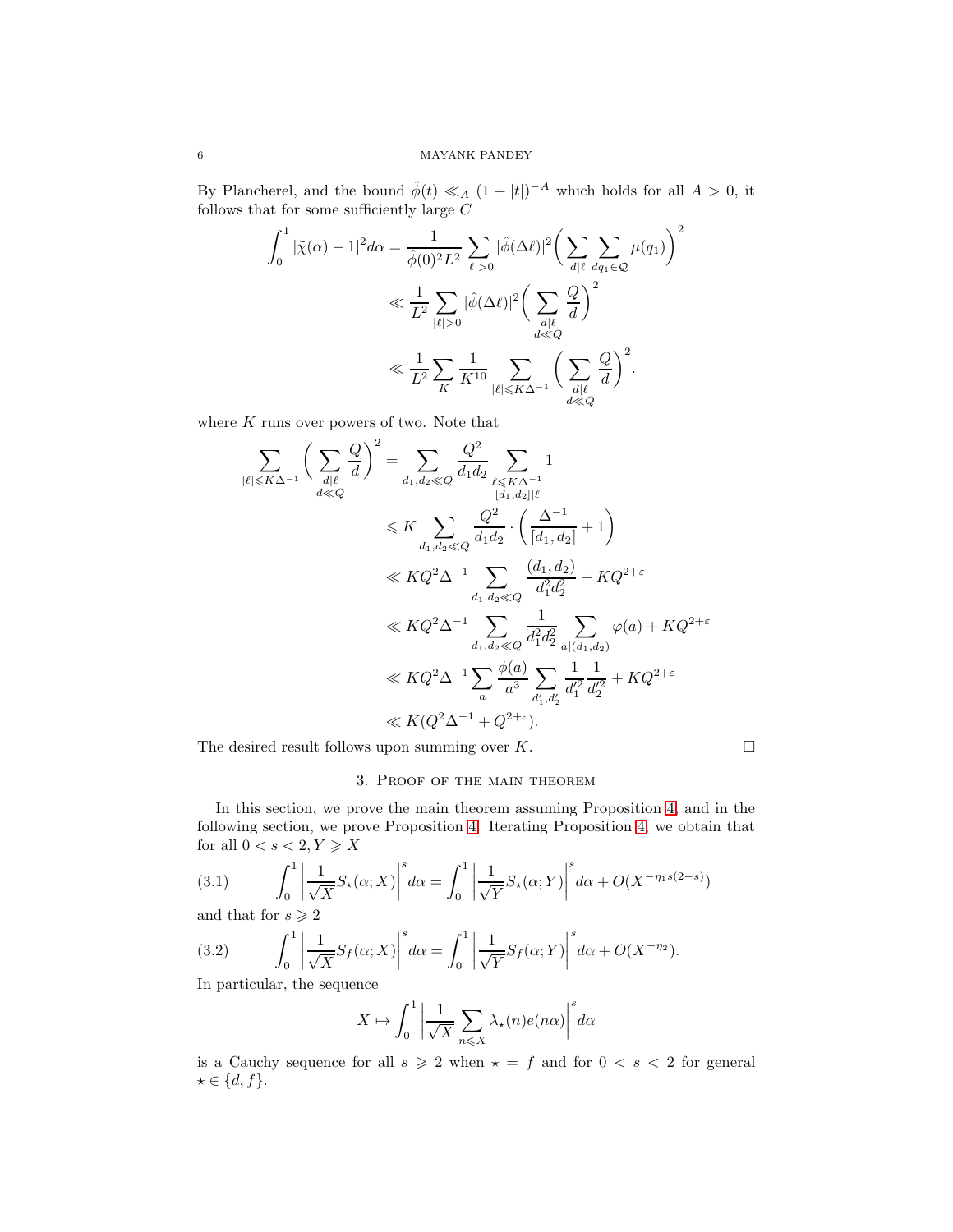Taking the limit as  $Y \to \infty$  in [\(3.1\)](#page-5-1) and [\(3.2\)](#page-5-2), we have that for  $0 < s < 2, \star \in$  $\{d, f\}$ 

$$
\int_0^1 \left| \frac{1}{\sqrt{X}} S_{\star}(\alpha; X) \right|^s d\alpha = C_s^{\star} + O(X^{-\eta_1 s(2-s)}).
$$

for some constants  $C_s^{\star}$ ,  $\eta_1 > 0$ , and for  $s \ge 2$ 

$$
\int_0^1 \left| \frac{1}{\sqrt{X}} S_f(\alpha; X) \right|^s d\alpha = C_s^f + O(X^{-\eta_2})
$$

for some constants  $C_s^f$ ,  $\eta_2 > 0$ .

Thus, Theorem [1](#page-1-0) follows if we can show that

<span id="page-6-0"></span>(3.3) 
$$
\int_0^1 \left| \frac{1}{\sqrt{X}} S_{\star}(\alpha; X) \right|^s d\alpha \gg 1 \qquad (s > 0)
$$

[\(3.3\)](#page-6-0) follows when  $\star = f$  from Hölder with the bounds  $S_f(\alpha; X) \ll \sqrt{X}$  (Propo-sition [14\)](#page-15-0) and [\(1.1\)](#page-0-0). However, one does not have such bounds for  $S_d$ , so the rest of this section is dedicated to the case of  $\star = d$ .

In [\[2\]](#page-19-3), it was shown that

(3.4) 
$$
\int_0^1 |S_d(\alpha; X)| d\alpha \gg \sqrt{X}.
$$

It follows from Hölder that [\(3.3\)](#page-6-0) holds for  $s \geq 1$ . Thus, it remains to show:

Proposition 7. We have

$$
\int_0^1 |S_d(\alpha; X)|^s d\alpha \gg X^{\frac{s}{2}}.
$$

for  $s < 1$ .

Proof. The proof of this follows from Voronoi summation along with the large sieve to deal with the error terms introduced.

Let w be some smooth function satisfying  $\mathbb{1}_{[X^{-\frac{1}{10}}, 1-X^{-\frac{1}{10}}]} \leq w \leq \mathbb{1}_{[1/X,1]}$  with  $w^{(j)}(x) \ll_j X^{\frac{1}{10}j}$  for all j. We may then smooth  $S_d(\alpha; X)$  by replacing it with

$$
\tilde{S}_d(\alpha; X) = \sum_n d(n)e(n\alpha)w\left(\frac{n}{X}\right)
$$

since by Parseval and Cauchy-Schwarz

$$
\left| \int_0^1 |S_d(\alpha; X)|^s - |\tilde{S}_d(\alpha; X)|^s d\alpha \right|
$$
  
\$\leqslant \int\_0^1 \left| \sum\_{n \in [1, X^{\frac{9}{10}}] \cup [X - X^{\frac{9}{10}}, X]} d(n) e(n\alpha) \left(1 - w\left(\frac{n}{X}\right)\right) \right|^s d\alpha\$  
\$\leqslant \left(\sum\_{n \in [1, X^{\frac{9}{10}}] \cup [X - X^{\frac{9}{10}}, X]} d(n)^2\right)^{\frac{s}{2}} \ll X^{\frac{9s}{20} + \varepsilon},

which is an acceptable error. It thus remains to show that

$$
\int_0^1 |\tilde{S}_d(\alpha; X)|^s d\alpha \gg X^{\frac{s}{2}}.
$$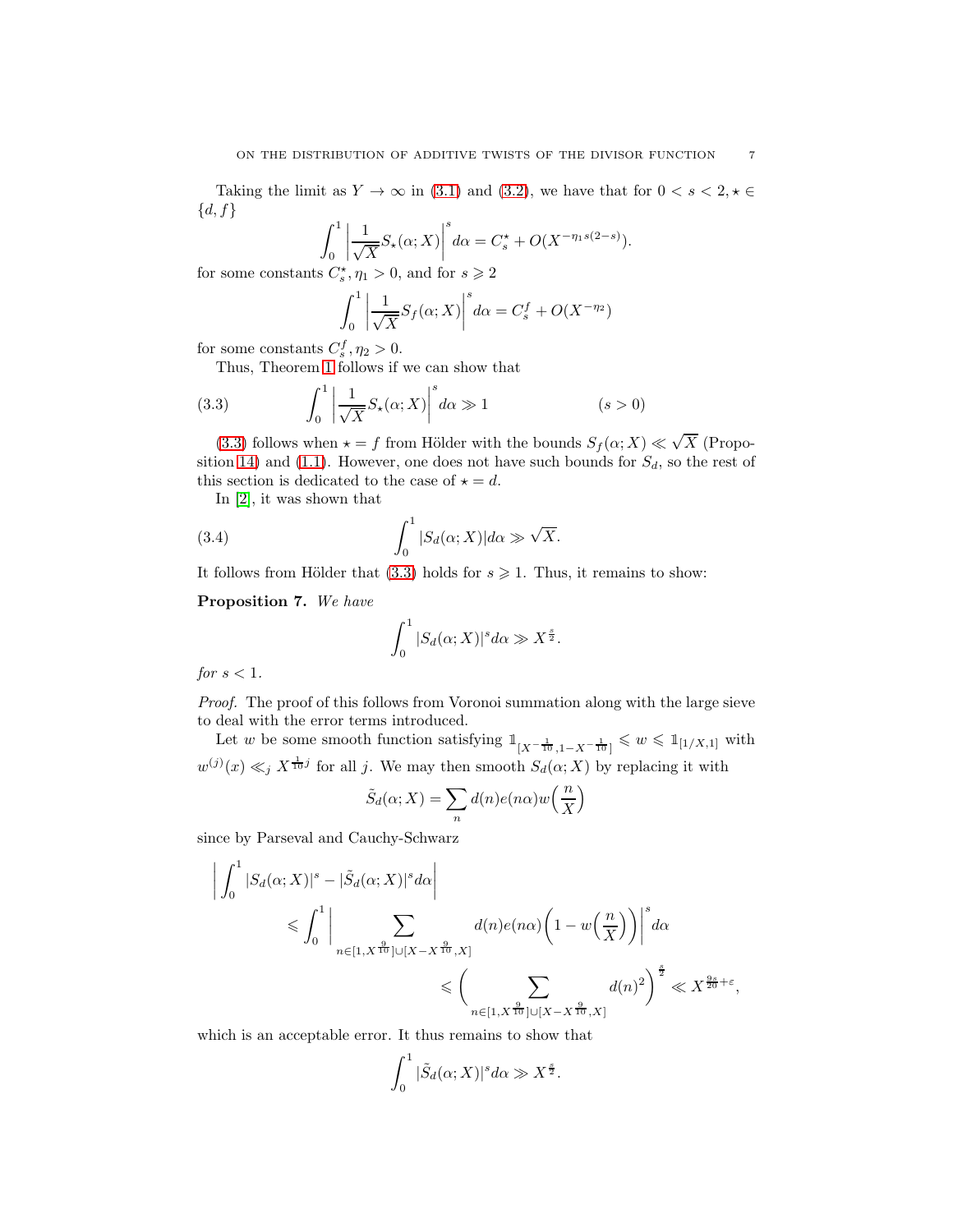Take  $c$  to be some sufficiently small constant. Then, we have that

$$
\int_0^1 |S_d(\alpha; X)|^s d\alpha \geqslant \sum_{q \sim c\sqrt{X}} \sum_{a(q)} \left| \sum_{-\frac{c}{X}}^{\frac{c}{X}} \left| \tilde{S}_d\left(\frac{a}{q} + \beta; X\right) \right|^s d\beta.
$$

Now, note that by Proposition [5](#page-3-0) (Voronoi summation), we have that

<span id="page-7-0"></span>(3.5)  

$$
S_d\left(\frac{a}{q} + \beta; X\right) = \frac{1}{q} \int (\log(x/q^2) + 2\gamma - 1)e(x\beta)w\left(\frac{x}{X}\right)dx + \frac{1}{q}\sum_n d(n)e\left(-\frac{\overline{a}n}{q}\right)\mathcal{I}_d w_\beta\left(\frac{n}{q^2/X}\right).
$$

where

$$
w_{\beta}(x) = w(x)e(xX\beta).
$$

If c is sufficiently small, then we have the bound  $\text{Re}(e(x\beta)) \geq 1 - c$  for  $0 \leq x \leq$  $X, |\beta| \leq \frac{c}{X}$ . Therefore, for  $q \sim c\sqrt{X}$ , we have that

$$
\left| \int (\log(x/q^2) + 2\gamma - 1)e(x\beta)w\left(\frac{x}{X}\right)dx \right|
$$
  
\n
$$
\geq (1 - c) \int_{q^2}^{X - X^{\frac{9}{10}}}\left( \log(x/q^2) + 2\gamma - 1 \right)dx - \int_{1}^{q^2} \left( \log(q^2/x) + 2\gamma - 1 \right)dx
$$
  
\n
$$
\geq (1 + O(c))X.
$$

We remark that for  $|\beta| \leq \frac{c}{X}$  (which is so in our case),  $w_{\beta}$  satisfies the bounds

$$
w_{\beta}^{(j)}(x)\ll X^{\frac{1}{10}j}
$$

and also for  $1/X\leqslant x\leqslant 1$ 

(3.6) 
$$
w'_{\beta}(x) \ll \begin{cases} X^{\frac{1}{10}} & \frac{1}{X} \leq x \leq X^{-\frac{1}{10}} \\ c & X^{-\frac{1}{10}} \leq x \leq 1 - X^{-\frac{1}{10}} \\ X^{\frac{1}{10}} & 1 - X^{-\frac{1}{10}} \leq x \leq 1. \end{cases}
$$

Note that the bounds on  $\mathcal{I}_d w_\beta$  given by Proposition [5](#page-3-0) imply that the contribution of terms  $n \geqslant X^{\frac{1}{9}}$  is  $\ll_A X^{-A}$ . It follows from [\(3.5\)](#page-7-0) that

$$
\left|\tilde{S}_d\left(\frac{a}{q}+\beta;X\right)\right|^s \geqslant (1+O(c))\frac{X^s}{q^s} - \frac{1}{q^s}E(q,a;\beta)^s + O(X^{-2020})
$$

where

$$
E(q, a; \beta) = \bigg| \sum_{n \leq X^{\frac{1}{9}}} d(n) e\left(-\frac{\overline{a}n}{q}\right) \mathcal{I}_d w_\beta\left(\frac{n}{q^2/X}\right) \bigg|.
$$

By Hölder and the large sieve, we have that

$$
\sum_{a(q)}^* E(q, a; \beta)^s \leq \varphi(q)^{1-\frac{s}{2}} \bigg( \sum_{a(q)}^* E(q, a; \beta)^2 \bigg)^{\frac{s}{2}} \leq \varphi(q) \bigg( \sum_{n \leq X^{\frac{1}{9}}} d(n)^2 \bigg| \mathcal{I}_d w_\beta \bigg( \frac{n}{q^2/X} \bigg) \bigg|^2 \bigg)^{\frac{s}{2}}.
$$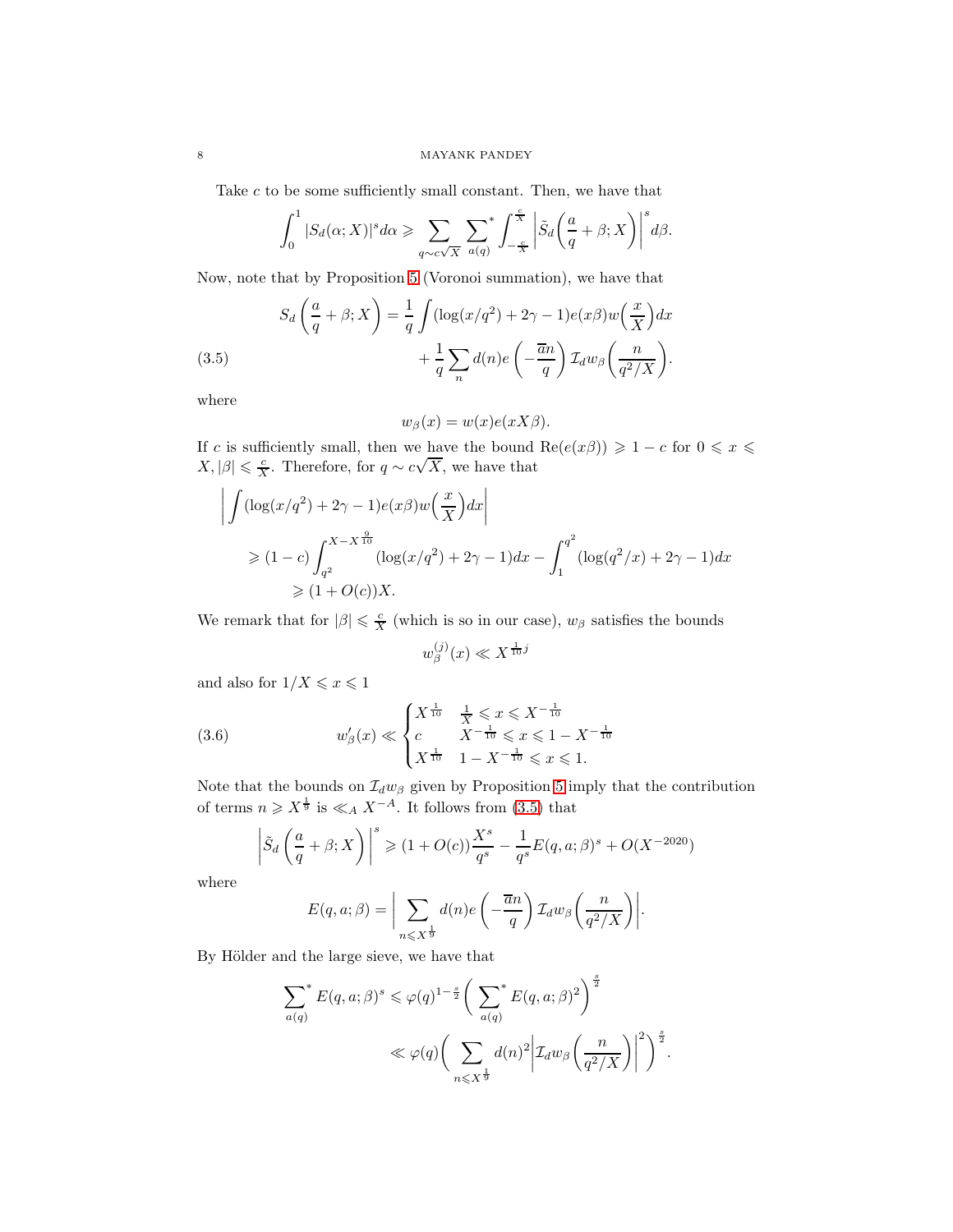Now, integrating by parts once yields that

$$
\mathcal{I}_{d}w_{\beta}\left(\frac{n}{q^{2}/X}\right) = \int w_{\beta}\left(\frac{x}{X}\right)B_{0}\left(\frac{4\pi\sqrt{nx}}{q}\right)dx
$$

$$
= \frac{q}{2\pi\sqrt{n}}\int \frac{1}{X}w_{\beta}'\left(\frac{x}{X}\right)B_{1}\left(\frac{4\pi\sqrt{nx}}{q}\right)dx.
$$

We have the standard bounds (see section 8.451 in [\[3\]](#page-19-8), for example) − 1

$$
B_1(x) \ll x^{-\frac{1}{2}} \qquad (x \gg 1),
$$
  
\n
$$
B_1(x) \ll x^{-1} \qquad (x \ll 1),
$$

where we write  $B_\nu = 4(-1)^\nu K_\nu - 2\pi Y_\nu,$  so it follows that

$$
\int w'_{\beta}\left(\frac{x}{X}\right)B_1\left(\frac{4\pi\sqrt{nx}}{q}\right)dx \ll \frac{q}{\sqrt{n}}\int_1^{\frac{q^2}{n}}\frac{1}{\sqrt{x}}\left|\frac{1}{X}w'_{\beta}\left(\frac{x}{X}\right)\right|dx
$$
  
+ 
$$
\frac{q}{n^{\frac{1}{4}}}\int_{q^2/n}^{X-X^{\frac{9}{10}}}\frac{1}{x^{\frac{1}{4}}}\left|\frac{1}{X}w'_{\beta}\left(\frac{x}{X}\right)\right|dx + \frac{q}{n^{\frac{1}{4}}}\int_{X-X^{\frac{9}{10}}}^{X}\frac{1}{x^{\frac{1}{4}}}\left|\frac{1}{X}w'_{\beta}\left(\frac{x}{X}\right)\right|dx \ll \frac{q}{n^{\frac{1}{4}}}
$$

It follows that we have the bound

$$
\int w_{\beta}\left(\frac{x}{X}\right)B_0\left(\frac{4\pi\sqrt{nx}}{q}\right)dx \ll \frac{q^2}{n^{\frac{3}{4}}}.
$$

Therefore, it follows that

$$
\sum_{a(q)}^* E(q, a; \beta)^s \ll \varphi(q) \bigg(\frac{q}{\varphi(q)}\bigg)^{\frac{s}{2}} \bigg(q^2 \sum_{n \leqslant X^{\frac{1}{9}}} d(n)^2 n^{-\frac{3}{4}}\bigg)^{\frac{s}{2}} \ll \varphi(q) q^{2s} \cdot \frac{q}{\varphi(q)}.
$$

It follows that so long as c is sufficiently small, for  $q \sim c\sqrt{X}$ 

$$
\sum_{a(q)}^{*} \left| \tilde{S}_d \left( \frac{a}{q} + \beta; X \right) \right|^s \ge (1 + O(c))\varphi(q) \frac{X^s}{q^s} + O\left(\varphi(q)q^s \frac{q}{\varphi(q)}\right)
$$

$$
\ge \varphi(q) X^{\frac{s}{2}} \cdot \left(\frac{1}{2}(2c)^{-s} + O\left(c^s \frac{q}{\varphi(q)}\right)\right).
$$

We thus obtain that

$$
\int_0^1 \left| \tilde{S}_d \left( \frac{a}{q} + \beta; X \right) \right|^s d\alpha \ge X^{\frac{s}{2}} \int_{-\frac{c}{X}}^{\frac{c}{X}} \sum_{q \sim c\sqrt{X}} \varphi(q) \frac{1}{2} (2c)^{-s} + O(c^s q) d\beta + O(X^{-2020}).
$$

Since

$$
\sum_{q \sim c\sqrt{X}} \varphi(q) = (1 + o(1)) \frac{9}{\pi^2} c^2 X,
$$

we obtain

$$
\int_{-\frac{c}{X}}^{\frac{c}{X}}\sum_{q\sim c\sqrt{X}}\varphi(q)\frac{1}{2}(2c)^{-s}+O(c^sq)d\beta\geqslant (1+o(1))2c\frac{9}{\pi^2}c^2\bigg(\frac{1}{2}(2c)^{-s}+O(c^s)\bigg).
$$

This is  $\gg_{c,s} 1$  for  $c$  sufficiently small, so the desired result follows.  $\hfill \Box$ 

.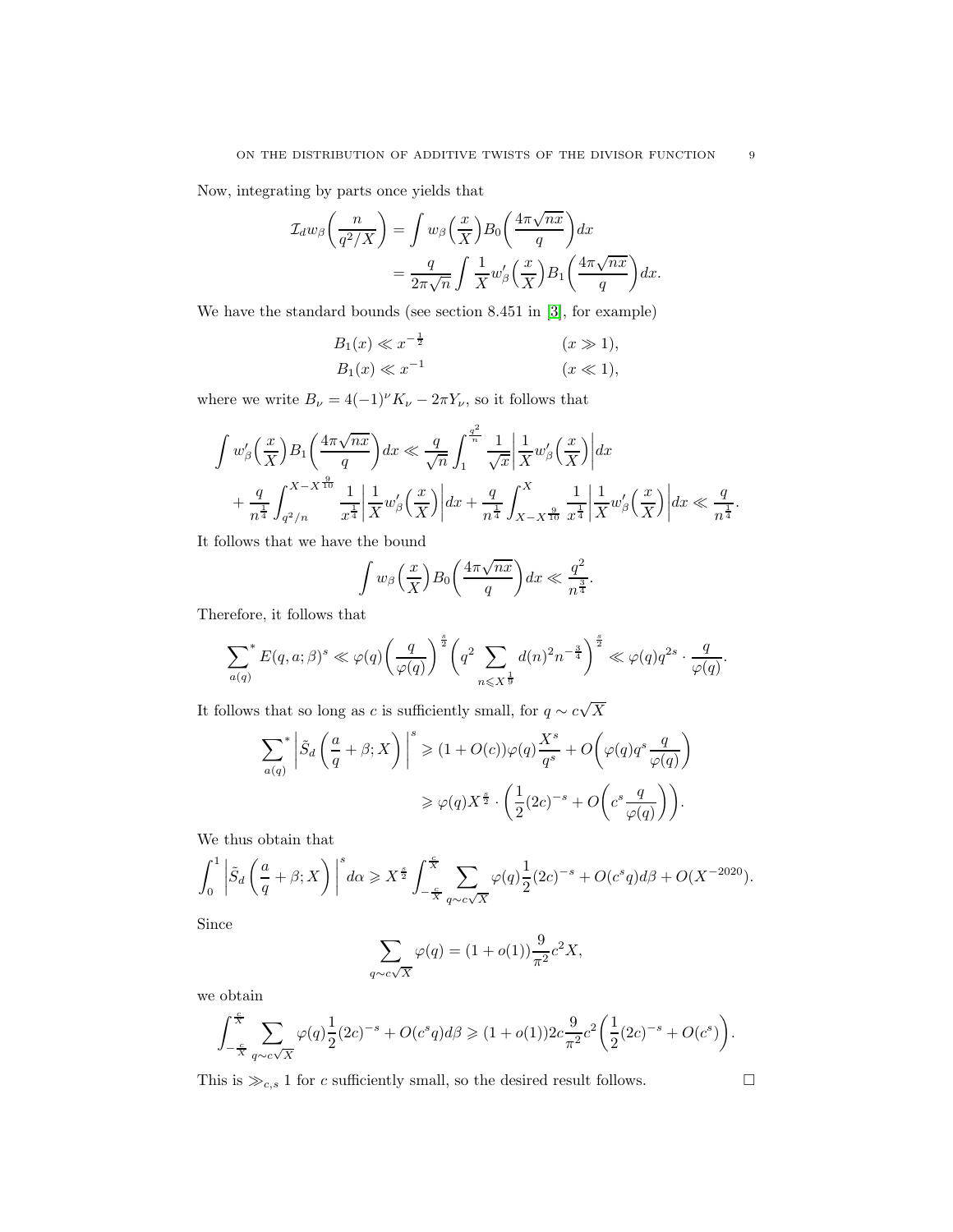# 4. Proof of Proposition [4](#page-2-0)

Instead of showing Proposition [4,](#page-2-0) we show Proposition [8,](#page-9-1) from which Proposition [4](#page-2-0) clearly follows.

<span id="page-9-1"></span>**Proposition 8.** Let  $\delta = \frac{1}{100}$ . Suppose that  $X' \approx X$ , and that  $X_1 \approx X^{2\delta}$ . Also, suppose that  $\kappa > 0$  is sufficiently small. Then, for  $0 < s < 2$ 

<span id="page-9-2"></span>(4.1) 
$$
\int_0^1 \left| \frac{1}{\sqrt{X'}} \sum_{n \le X'} \lambda_\star(n) e(n\alpha) \right|^s d\alpha
$$
  
= 
$$
\frac{2}{3} \int_1^2 t \int_0^1 \left| \frac{1}{t \sqrt{X_1}} \sum_n \lambda_\star(n) e(n\alpha) \mathcal{I}_\star w\left(\frac{n}{X_1 t^2}\right) \right|^s d\alpha dt + O(X^{-\kappa s(2-s)}),
$$

and for  $s \geqslant 2$ , we have that

<span id="page-9-3"></span>(4.2) 
$$
\int_0^1 \left| \frac{1}{\sqrt{X'}} \sum_{n \le X'} \lambda_f(n) e(n\alpha) \right|^s d\alpha
$$
  
= 
$$
\frac{2}{3} \int_1^2 t \int_0^1 \left| \frac{1}{t\sqrt{X_1}} \sum_n \lambda_f(n) e(n\alpha) \mathcal{I}_f w\left(\frac{n}{X_1 t^2}\right) \right|^s d\alpha dt + O(X^{-\kappa}).
$$

We now proceed to prove Proposition [8](#page-9-1) in the remainder of this section. After some initial setup, we shall show [\(4.1\)](#page-9-2), [\(4.2\)](#page-9-3) separately. The proofs of the two are largely similar, with [\(4.2\)](#page-9-3) being slightly simpler.

Let  $\delta_1 = \delta^{100}$ . Let w be some smooth function satisfying  $1_{[X^{-\delta_1}, 1-X^{-\delta_1}]} \leq w \leq$  $\mathbb{1}_{[C/X,1]}$  for some  $C > 0$  with  $w^{(j)}(x) \ll_j X^{\delta_{1}j}$  for all j. Then, let

$$
I_{\star}^{s} = \int_{0}^{1} \left| \frac{1}{\sqrt{X'}} \sum_{n} \lambda_{\star}(n) e(n\alpha) w\left(\frac{n}{X'}\right) \right|^{s} d\alpha.
$$

We shall use the following lemma to show that working with this smoothed exponential sum results in an acceptable loss.

**Lemma 9.** We have that for  $0 < s < 2$ 

<span id="page-9-5"></span>(4.4) 
$$
I_{\star}^{s} - \int_{0}^{1} \left| \frac{1}{\sqrt{X'}} \sum_{n \leq X'} \lambda_{\star}(n) e(n\alpha) \right|^{s} d\alpha \ll X^{-\frac{\delta_{1}}{4}s + \varepsilon}.
$$

Furthermore, for  $s \geqslant 2$ 

<span id="page-9-6"></span>(4.5) 
$$
I_f^s - \int_0^1 \left| \frac{1}{\sqrt{X'}} \sum_{n \leq X'} \lambda_f(n) e(n\alpha) \right|^s d\alpha \ll X^{-\delta_1 + \varepsilon}.
$$

*Proof.* For  $s \leq 1$ , we have the inequality  $||x|^s - |y|^s| \leq |x - y|^s$  for any  $x, y \in \mathbb{C}$  so it follows by Cauchy-Schwarz and the bound  $|\lambda_{\star}(n)| \leq d(n)$  that

<span id="page-9-4"></span>
$$
I_{\star}^{s} - \int_{0}^{1} \left| \frac{1}{\sqrt{X'}} \sum_{n \leq X'} \lambda_{\star}(n) e(n\alpha) \right|^{s} d\alpha
$$
  
\$\ll \int\_{0}^{1} \left| \frac{1}{\sqrt{X'}} \sum\_{n \in [0, X'X^{-\delta\_{1}}] \cup [X'-X'X^{-\delta\_{1}}, X']} \lambda\_{\star}(n) e(n\alpha) \left(1 - w\left(\frac{n}{X'}\right)\right) \right|^{s} d\alpha\$  
(4.6) \$\ll X^{-\frac{\delta\_{1}}{2}s + \varepsilon}\$.

<span id="page-9-0"></span>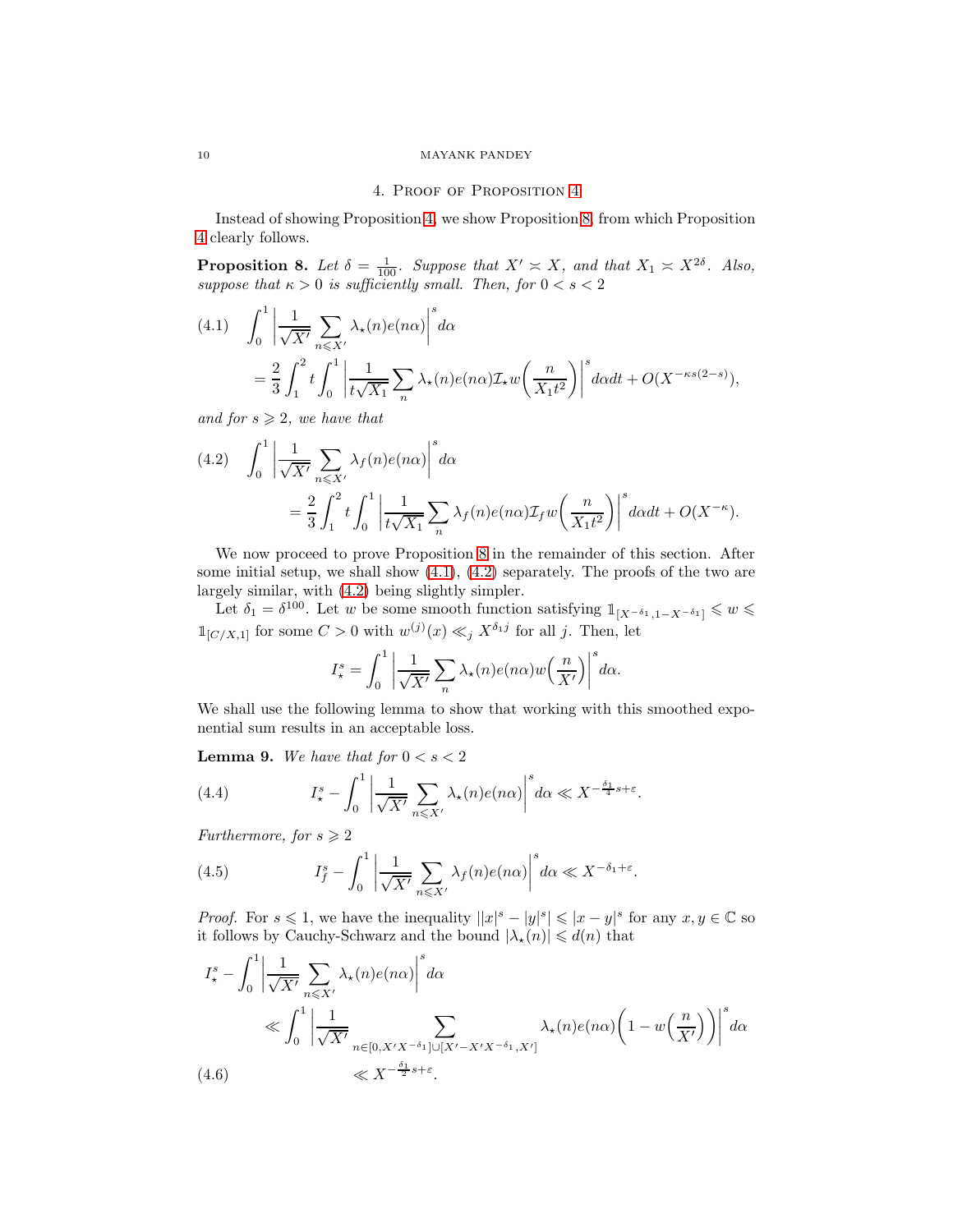Now, for  $1 < s \leq 2$ , by Hölder and Plancherel, we have

$$
I_{\star}^{s-1}, \int_{0}^{1} \left| \frac{1}{\sqrt{X'}} \sum_{n \leq X'} \lambda_{\star}(n) e(n\alpha) \right|^{s-1} d\alpha \ll X^{\varepsilon}.
$$

For  $1 < s$ , we also have that  $||x|^{s} - |y|^{s}| \ll (|x|^{s-1} + |y|^{s-1}) |x - y|$ , so for  $1 < s < 2$ , we have

$$
I_{\star}^{s} - \int_{0}^{1} \left| \frac{1}{\sqrt{X'}} \sum_{n \leq X'} \lambda_{\star}(n) e(n\alpha) \right|^{s} d\alpha
$$
  
\$\ll X^{\varepsilon} \int\_{0}^{1} \left| \frac{1}{\sqrt{X'}} \sum\_{n \in [0, X'X^{-\delta\_{1}}] \cup [X'-X'X^{-\delta\_{1}}, X']} \lambda\_{\star}(n) e(n\alpha) \left( 1 - w\left(\frac{n}{X'}\right) \right) \right| d\alpha\$  
(4.7) \$\ll X^{-\frac{\delta\_{1}}{2} + \varepsilon}\$.

<span id="page-10-0"></span>Combining [\(4.6\)](#page-9-4), [\(4.7\)](#page-10-0), we obtain [\(4.4\)](#page-9-5).

To show [\(4.5\)](#page-9-6), note that we have that by Proposition [14](#page-15-0) and partial summation

$$
\frac{1}{\sqrt{X'}}\sum_{n}\lambda_{f}(n)e(n\alpha)w\left(\frac{n}{X'}\right),\frac{1}{\sqrt{X'}}\sum_{n\leq X'}\lambda_{f}(n)e(n\alpha)\ll 1.
$$

Then, for  $s \geq 2$  we obtain from Cauchy-Schwarz and Plancherel that

$$
I_f^s - \int_0^1 \left| \frac{1}{\sqrt{X'}} \sum_{n \le X'} \lambda_\star(n) e(n\alpha) \right|^s d\alpha
$$
  
\$\le \frac{1}{\sqrt{X'}} \int\_0^1 \left| \sum\_{n \in [0, X'X^{-\delta\_1}] \cup [X'-X'X^{-\delta\_1}, X']} \lambda\_\star(n) e(n\alpha) \left(1 - w\left(\frac{n}{X'}\right)\right) \right|^s d\alpha\$  
\$\le X^{-\frac{\delta\_1}{2} + \varepsilon}\$

so [\(4.5\)](#page-9-6) follows from Cauchy-Schwarz and Plancherel.

$$
\qquad \qquad \Box
$$

4.1. Proof of [\(4.1\)](#page-9-2). At this point we require the following estimate.

Lemma 10. Suppose that

$$
Q\asymp X^{\frac{1}{2}+\delta}, L=\sum_{q\sim Q}\varphi(q).
$$

Then, we have that for  $0 < s < 2$ 

<span id="page-10-1"></span>(4.8) 
$$
I_{\star}^{s} = \frac{1}{L} \sum_{q \sim Q} \sum_{a(q)}^{s} \left| \sum_{n} \lambda_{\star}(n) e\left(\frac{an}{q}\right) w\left(\frac{n}{X}\right) \right|^{s} + O(X^{-\frac{\delta}{4}s(2-s)+\varepsilon}).
$$

*Proof.* Let  $\phi$  be some nonzero smooth function supported on [1, 2] with  $\int \phi = 1$ , and let

$$
H = X^{\delta}, \Delta = \frac{H}{Q^2},
$$

$$
\tilde{\chi}(\alpha) = \frac{1}{\Delta L} \sum_{q \sim Q} \sum_{a(q)}^* \phi(\Delta^{-1}(\alpha - a/q)).
$$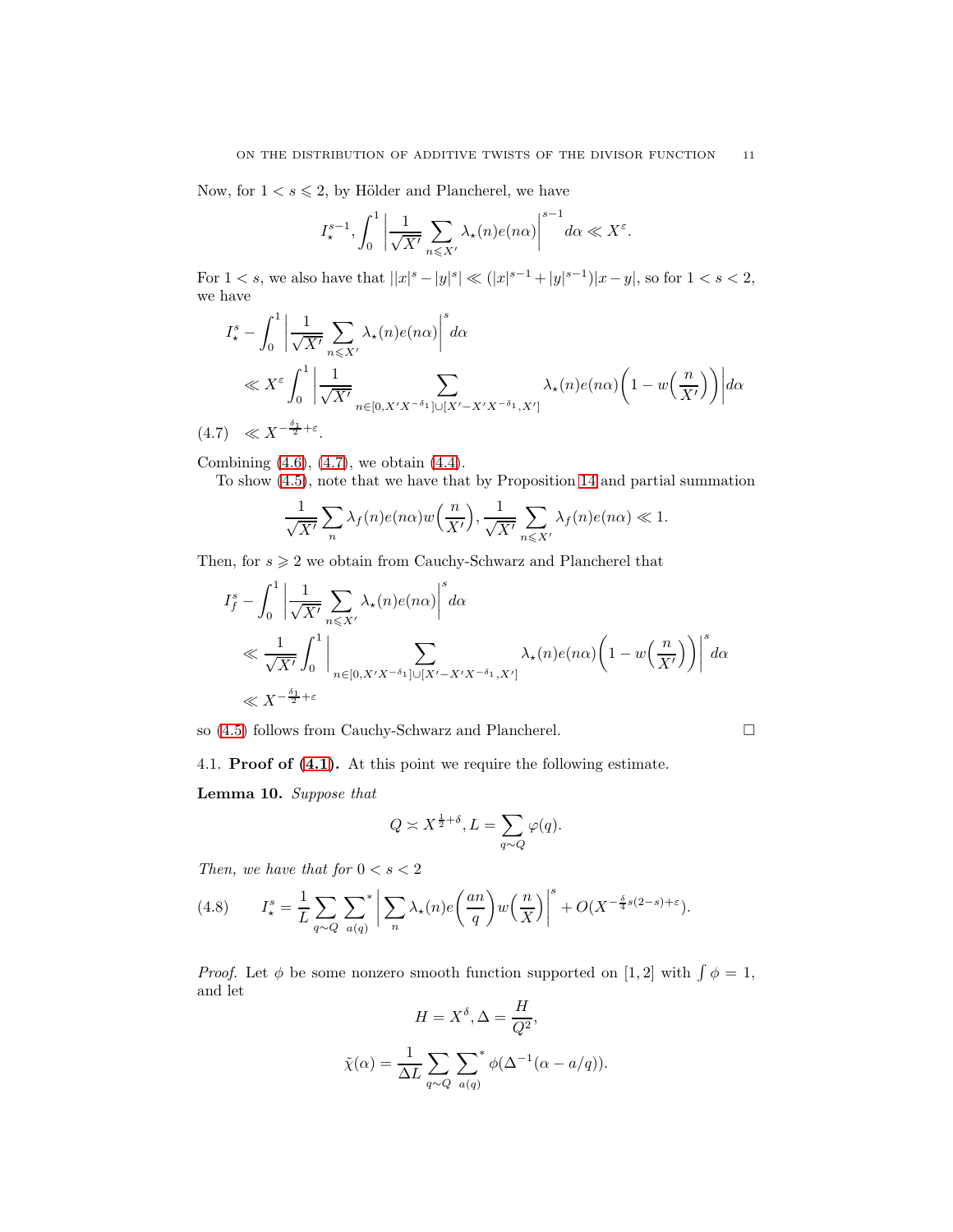Since the fractions  $\left\{\frac{a}{q}: q \in \mathcal{Q}, (a,q) = 1\right\}$  are at least  $Q^{-2}$ -spaced, we have the bound

$$
\tilde{\chi}(\alpha) \ll \frac{1}{L\Delta} \cdot (1 + \Delta Q^2) \ll Q^{\varepsilon}
$$

as  $L \gg Q^2$ .

Now, let

$$
\tilde{I}_{\star}^{s} = \int_{0}^{1} \left| \frac{1}{\sqrt{X'}} \sum_{n} \lambda_{\star}(n) e(n\alpha) w\left(\frac{n}{X'}\right) \right|^{s} \tilde{\chi}(\alpha) d\alpha.
$$

By Hölder, we have that

$$
|I^s_\star - \tilde{I}^s_\star| \leqslant \bigg(\int_0^1 \bigg|\frac{1}{\sqrt{X'}}S_\star(\alpha; X')\bigg|^2 d\alpha\bigg)^{\frac{s}{2}} \bigg(\int_0^1 |1 - \tilde{\chi}(\alpha)|^{\frac{s}{2-s}} d\alpha\bigg)^{1-\frac{s}{2}}.
$$

Note that for  $0 < s < 2$ , we have that  $\frac{s}{2-s} \geq \frac{s}{2}$ . By Plancherel and our pointwise bound on  $\tilde{\chi}$ , it follows that the above is

<span id="page-11-0"></span>
$$
\ll X^{\varepsilon} \bigg( \int_0^1 |1 - \tilde{\chi}(\alpha)|^{\frac{s}{2}} d\alpha \bigg)^{1 - \frac{s}{2}}.
$$

By Proposition [6](#page-4-0) and Hölder, we may therefore conclude that

(4.9) 
$$
|I^s_\star - \tilde{I}^s_\star| \ll X^{-\frac{\delta}{4}s(2-s)+\varepsilon}.
$$

By the definition of  $\tilde{\chi}$ , we have that

$$
\tilde{I}^s_\star = \int_1^2 \phi(t) \sum_{q \sim Q} \sum_{a(q)}^* \left| \frac{1}{\sqrt{X'}} \sum_n \lambda_\star(n) e\left(\frac{an}{q}\right) e(nt\Delta) w\left(\frac{n}{X'}\right) \right|^s dt.
$$

Now, note that for all  $\beta \in [\Delta, 2\Delta]$ , we have that

$$
\frac{1}{\sqrt{X'}} \sum_{n} \lambda_{\star}(n) e\left(\frac{an}{q}\right) e(n\beta) w\left(\frac{n}{X'}\right)
$$
  
= 
$$
\frac{1}{\sqrt{X'}} e(X'\beta) \sum_{n} \lambda_{\star}(n) e\left(\frac{an}{q}\right) w\left(\frac{n}{X'}\right) + O(X \Delta E(q, a, \beta)),
$$

where

$$
E(q, a, \beta) = \sup_{I \subset [1, X']} \left| \frac{1}{\sqrt{X'}} \sum_{n \in I} \lambda_{\star}(n) e\left(\frac{an}{q}\right) w\left(\frac{n}{X'}\right) \right|.
$$

In general, for positive A, B, we have the inequality  $(A + O(B))^s = A^s + O(B^s +$  $A^{s-\min(1,s)}B^{\min(1,s)}$ ). It follows that

$$
\left| \frac{1}{\sqrt{X'}} \sum_{n} \lambda_{\star}(n) e\left(\frac{an}{q}\right) e(n\beta) w\left(\frac{n}{X'}\right) \right|^s = \left| \frac{1}{\sqrt{X'}} \sum_{n} \lambda_{\star}(n) e\left(\frac{an}{q}\right) w\left(\frac{n}{X'}\right) \right|^s
$$

plus an error that is

$$
\ll (X\Delta)^s E(q, a, \beta)^s.
$$

s−1

if  $s\leqslant 1$  and

$$
\ll (X\Delta)^s E(q, a, \beta)^s + (X\Delta)E(q, a, \beta) \left| \sum_n \lambda_\star(n) e\left(\frac{an}{q}\right) w\left(\frac{n}{X'}\right) \right|^{s-1}
$$
  

$$
\ll (X\Delta)^{\frac{s}{2}} E(q, a, \beta)^s
$$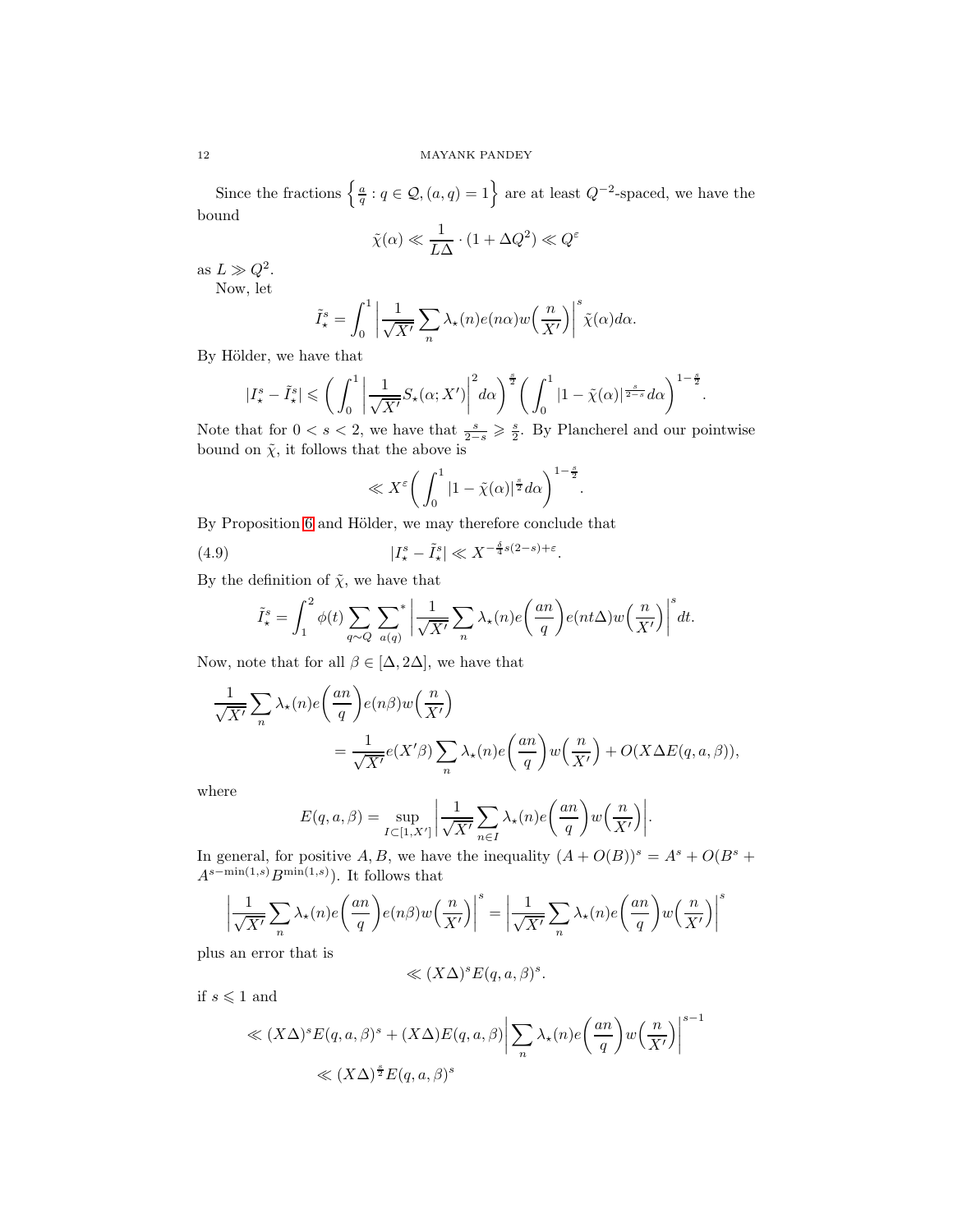if  $1 < s < 2$ . Since  $(X\Delta) \ll X^{-\delta}$ , we have that both of these error terms are

$$
\ll (X\Delta)^{\frac{s}{2}} \bigg( E(q, a, \beta)^s + \bigg| \frac{1}{\sqrt{X'}} \sum_{n} \lambda_{\star}(n) e\bigg(\frac{an}{q}\bigg) w\bigg(\frac{n}{X'}\bigg) \bigg|^s \bigg).
$$

At this point, we shall use a maximal version of the large sieve of Montgomery (see Theorem 2 of [\[9\]](#page-19-9)), which we state below:

**Proposition 11** (Maximal large sieve, [\[9\]](#page-19-9)). For any sequence  $a : \mathbb{N} \to \mathbb{C}$  supported on an interval I of length N, and  $\eta$ -separated frequencies  $\alpha_1, \ldots, \alpha_R$ , we have that

$$
\sum_{r \leq R} \sup_{J \subset I} \left| \sum_{n \in J} a(n) e(n\alpha_r) \right|^2 \ll (\eta^{-1} + N) \sum_n |a(n)|^2
$$

where J ranges over subintervals of I

Then, by Hölder and the maximal large sieve, we have that

(4.10) 
$$
\frac{1}{\varphi(q)} \sum_{a(q)}^* E(q, a, \beta)^s + \left| \frac{1}{\sqrt{X'}} \sum_n \lambda_\star(n) e\left(\frac{an}{q}\right) w\left(\frac{n}{X'}\right) \right|^s \ll X^\varepsilon.
$$

Combining the above with [\(4.9\)](#page-11-0), we obtain that

(4.11) 
$$
I_{\star}^{s} = \sum_{q \sim Q} \sum_{a(q)}^{s} \left| \frac{1}{\sqrt{X'}} \sum_{n} \lambda_{\star}(n) e\left(\frac{an}{q}\right) w\left(\frac{n}{X'}\right) \right|^{s} + O(X^{-\frac{\delta}{4}s(2-s)+\varepsilon}).
$$

Now, take  $Q = (X'X_1)^{\frac{1}{2}}$ , and suppose that  $q \sim Q$ .

By Proposition [5,](#page-3-0) we have that (noting that the main term in the case of  $\star = d$ can be easily absorbed into the error term)

$$
\frac{1}{\sqrt{X'}} \sum_{n} \lambda_{\star}(n) e\left(\frac{an}{q}\right) w\left(\frac{n}{X'}\right)
$$
  
= 
$$
\frac{1}{\sqrt{X_1(q/Q)^2}} \sum_{n} \lambda_{\star}(n) e\left(-\frac{\overline{a}n}{q}\right) \mathcal{I}_{\star} w\left(\frac{n}{X_1(q/Q)^2}\right) + O(X^{-\frac{\delta s}{2} + \varepsilon}).
$$

From the properties of  $I_{\star}w$  noted in Proposition [5,](#page-3-0) we have that  $\mathcal{I}_{\star}w(x)$  is  $\ll_{A}$  $X^{-A}$  for  $x \geq X^{2\delta_1}$ . Furthermore, we have the trivial bound  $\mathcal{I}_\star w(x) \ll 1$ , and  $(\mathcal{I}_{\star}w)^{(j)}(x)\ll X^{\delta_1}$  for  $j\geqslant 1$ .

Thus, noting that  $a \mapsto -\overline{a}$  is a permutation of  $(\mathbb{Z}/q\mathbb{Z})^{\times}$ , combining the above with Lemma [10](#page-10-1) (observing that  $Q^2/X' = X_1$ )

$$
I_\star^s = \frac{1}{L} \sum_{q \sim Q} \sum_{a(q)}^* \left| \frac{1}{\sqrt{X_1(q/Q)^2}} \sum_{n \leq X_1 X^{2\delta_1}} \lambda_\star(n) e\left(\frac{an}{q}\right) \mathcal{I}_\star w\left(\frac{n}{X_1(q/Q)^2}\right) \right|^s \\ + O(X^{-\frac{\delta}{4}s(2-s) + \varepsilon}).
$$

We now deal with the inner sum with the following lemma, which amounts to the observation that averaging the exponential sum over fractions  $\frac{a}{q}$  with  $(a, q)$  =  $1, 0 < a < q$  is essentially integration over [0, 1]. This is because these fractions are equidistributed on scales much smaller than the reciprocal of the length of the exponential sum since  $q$  is large.

This observation is stated more generally in the following lemma.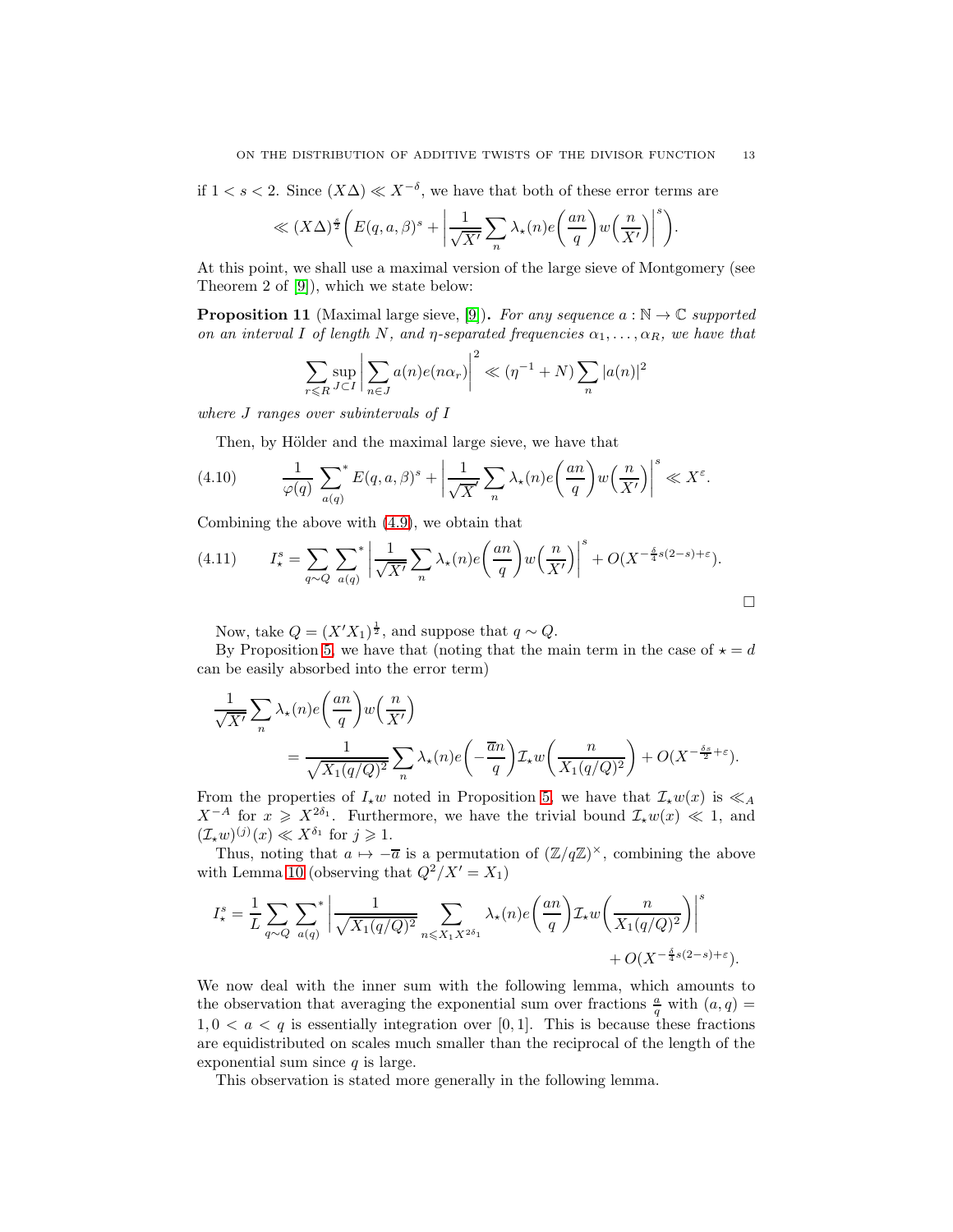<span id="page-13-0"></span>**Lemma 12.** Suppose that  $a : \mathbb{N} \to \mathbb{C}$  is a sequence of complex numbers satisfying  $|a(n)| \ll n^{\varepsilon}$ . Then, if  $q \geq Y^{10}$ ,  $0 < s < 2$ , we have that

$$
\frac{1}{\varphi(q)} \sum_{a(q)}^{} \left| \frac{1}{\sqrt{Y}} \sum_{n \leq Y} a(n) e\left(\frac{an}{q}\right) \right|^s = \int_0^1 \left| \frac{1}{\sqrt{Y}} \sum_{n \leq Y} a(n) e(n\alpha) \right|^s d\alpha + O(Y^{-s}).
$$

It should be possible to show this for  $q \geq Y^{1+\varepsilon}$  for any  $\varepsilon > 0$  (and an error of  $Y^{-c\epsilon s}$ , though our result suffices.

To prove this lemma, we first prove the following crude result on the equidistribution of reduced residue classes in short intervals.

<span id="page-13-1"></span>**Lemma 13.** For  $q \geq 1, H \geq 1$ , we have that

 $\overline{\phantom{0}}$ 

$$
N_q([x, x+H]) = \frac{\varphi(q)}{q}H + O(d(q)).
$$

where

$$
N_q(I) = \sum_{\substack{n \in I \\ (n,q)=1}} 1
$$

*Proof.* By Möbius inversion, we have that for any  $D \ge 1$ 

$$
\sum_{\substack{x \le n \le x+H \\ (n,q)=1}} 1 = \sum_{\substack{x \le n \le x+H \\ (n,q)=1}} \sum_{\substack{d|n \\ d|q}} \mu(d)
$$
\n
$$
= \sum_{d|q} \mu(d) \sum_{\substack{x \le n \le x+H \\ d|n}} 1
$$
\n
$$
= \sum_{d|q} \mu(d) \left(\frac{H}{d} + O(1)\right) = H \sum_{d|q} \frac{\mu(d)}{d} + O(d(q)).
$$

The desired result follows upon noting that  $\frac{\varphi(q)}{q} = \sum_{d|q} \frac{\mu(d)}{d}$ d .

*Proof of Lemma [12.](#page-13-0)* First, note that for all  $|\beta| \leqslant q^{-\frac{1}{2}}$ , we have that

$$
\sum_{n \leq Y} a(n)e\left(\frac{an}{q}\right)e(n\beta) = \sum_{n \leq Y} a(n)e\left(\frac{an}{q}\right) + O(Y^2|\beta|).
$$

From our bound on | $\beta$ , the error term then must be  $\leq Y^{-3}$ . It follows from Lemma [13](#page-13-1) that

$$
\frac{1}{\varphi(q)} \sum_{a(q)}^{\infty} \left| \frac{1}{\sqrt{Y}} \sum_{n \leq Y} a(n)e\left(\frac{an}{q}\right) \right|^s
$$
\n
$$
= \frac{1}{\varphi(q)} \sum_{a(q)}^{\infty} q^{\frac{1}{2}} \int_0^{q^{-\frac{1}{2}}} \left| \frac{1}{\sqrt{Y}} \sum_{n \leq Y} a(n)e\left(\frac{an}{q}\right)e(n\beta)\right|^s d\alpha + O(Y^{-s})
$$
\n
$$
= \frac{q^{\frac{1}{2}}}{\varphi(q)} \int_0^1 \left| \frac{1}{\sqrt{Y}} \sum_{n \leq Y} a(n)e(n\alpha)\right|^s N_q([q\alpha, q\alpha + q^{\frac{1}{2}}]) d\alpha + O(Y^{-s})
$$
\n
$$
= \int_0^1 \left| \frac{1}{\sqrt{Y}} \sum_{n \leq Y} a(n)e(n\alpha)\right|^s d\alpha + O\left(q^{-1+\varepsilon} \int_0^1 \left| \frac{1}{\sqrt{Y}} \sum_{n \leq Y} a(n)e(n\alpha)\right|^s d\alpha\right).
$$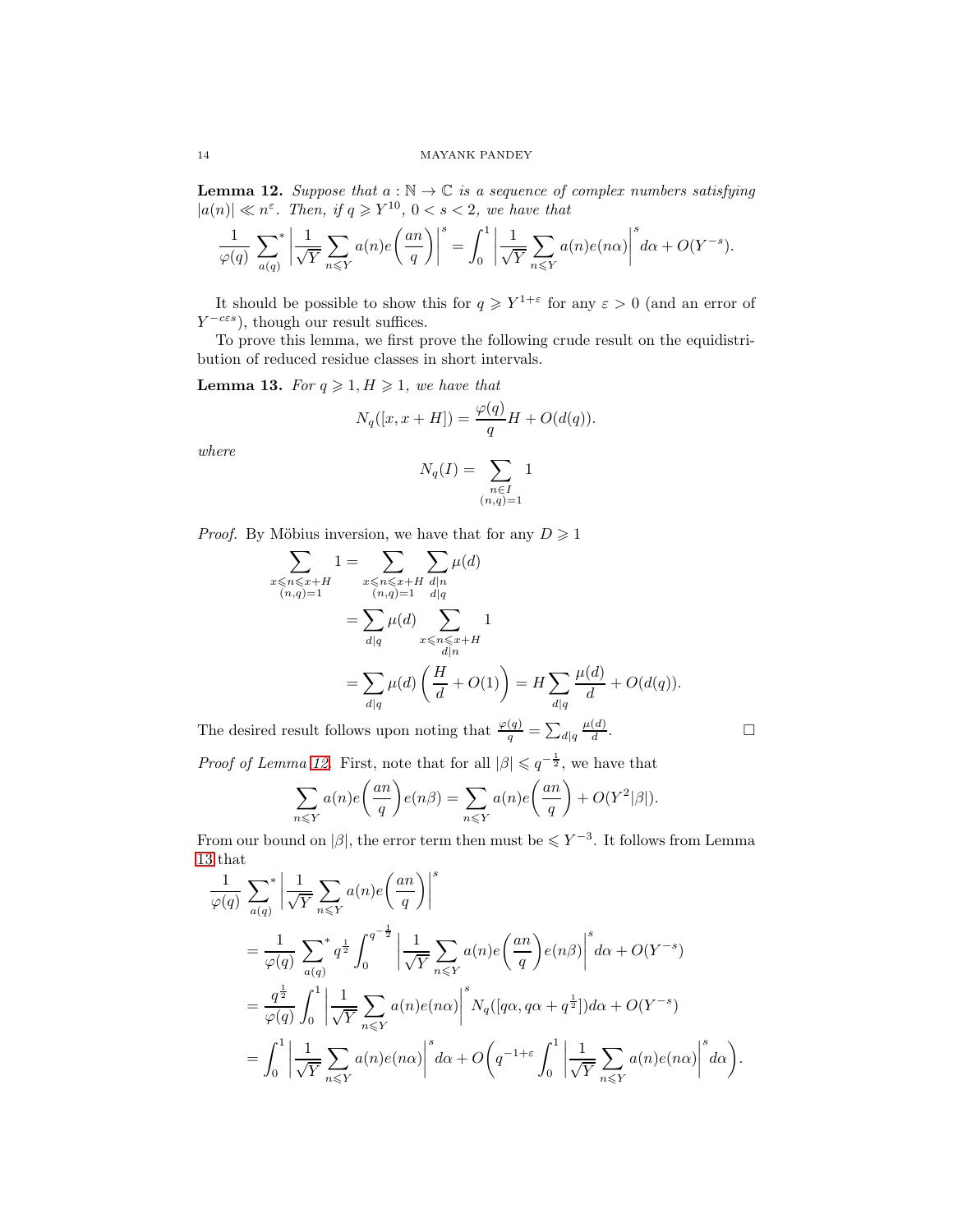By Hölder, the error is at most  $q^{-1+\varepsilon}$ , and the desired result follows.  $\Box$ 

Applying Lemma [12,](#page-13-0) we obtain that for  $0 < s < 2$ 

$$
I_{\star}^{s} = \frac{1}{L} \sum_{q \sim Q} \varphi(q) \int_{0}^{1} \left| \frac{1}{\sqrt{X_{1}(q/Q)^{2}}} \sum_{n \leq X_{1} X^{2\delta_{1}}} \lambda_{\star}(n) e(n\alpha) \mathcal{I}_{\star} w\left(\frac{n}{X_{1}(q/Q)^{2}}\right) \right|^{s} d\alpha
$$
\n
$$
(4.12) \qquad \qquad + O(X^{-\frac{\delta}{4}s(2-s)+\varepsilon}).
$$

<span id="page-14-1"></span>We now show that the sum over  $q \sim Q$  may be turned into an integral over [Q, 2Q] at a small loss. We first eliminate the  $\varphi(q)$  at the cost of averaging over q in a short interval. To see that this is so, consider some  $q \sim Q$  and a real  $\tilde{q} \in [Q, 2Q]$ . Then, we have that

$$
\frac{1}{\sqrt{X_1(q/Q)^2}} = \frac{1}{\sqrt{X_1(\tilde{q}/Q)^2}} + O\bigg(|q - \tilde{q}| \frac{1}{Q\sqrt{X_1}}\bigg).
$$

Note that  $Q\sqrt{X_1} \gg X_1^{20}$ . We also have that from the derivative bounds on  $\mathcal{I}_{\star}w$ that for  $n \leqslant X_1 X^{2\delta_1}$ 

$$
\mathcal{I}_{\star} w\left(\frac{n}{X_1(q/Q)^2}\right) - \mathcal{I}_{\star} w\left(\frac{n}{X_1(\tilde{q}/Q)^2}\right) \ll |q - \tilde{q}| \cdot \frac{X^{3\delta_1}}{Q}.
$$

Then, for all  $\alpha \in \mathbb{R}$ 

$$
\frac{1}{\sqrt{X_1(q/Q)^2}} \sum_{n \leq X_1 X^{2\delta_1}} \lambda_{\star}(n) e(n\alpha) \mathcal{I}_{\star} w\left(\frac{n}{X_1(q/Q)^2}\right)
$$
\n
$$
= \frac{1}{\sqrt{X_1(q/Q)^2}} \sum_{n \leq X_1 X^{2\delta_1}} \lambda_{\star}(n) e(n\alpha) \mathcal{I}_{\star} w\left(\frac{n}{X_1(\tilde{q}/Q)^2}\right)
$$
\n
$$
+ O\left(|q - \tilde{q}| \sqrt{X_1} X^{5\delta_1} Q^{-1}\right)
$$
\n
$$
= \frac{1}{\sqrt{X_1(\tilde{q}/Q)^2}} \sum_{n \leq X_1 X^{2\delta_1}} \lambda_{\star}(n) e(n\alpha) \mathcal{I}_{\star} w\left(\frac{n}{X_1(\tilde{q}/Q)^2}\right)
$$
\n
$$
+ O\left(|q - \tilde{q}| \sqrt{X_1} X^{5\delta_1} Q^{-1}\right).
$$

If  $|q - \tilde{q}| \ll Q^{\frac{1}{10}}$ , note that we must have  $|q - \tilde{q}|\sqrt{X_1}X^{5\delta_1}Q^{-1} \ll X^{-20\delta}$  so since  $\tilde{q}/q = 1 + O(Q^{-9/10})$  (and since by Plancherel and Hoölder, the below is  $\ll X^{\varepsilon}$ ), we have

<span id="page-14-0"></span>
$$
\int_0^1 \left| \frac{1}{\sqrt{X_1(q/Q)^2}} \sum_{n \leq X_1 X^{2\delta_1}} \lambda_{\star}(n) e(n\alpha) \mathcal{I}_{\star} w\left(\frac{n}{X_1(q/Q)^2}\right) \right|^s d\alpha
$$
  
= 
$$
\int_0^1 \left| \frac{1}{\sqrt{X_1(\tilde{q}/Q)^2}} \sum_{n \leq X_1 X^{2\delta_1}} \lambda_{\star}(n) e(n\alpha) \mathcal{I}_{\star} w\left(\frac{n}{X_1(\tilde{q}/Q)^2}\right) \right|^s d\alpha + O(X^{-10\delta s + \varepsilon}).
$$
  
(4.13)  
= 
$$
\frac{\tilde{q}}{q} \int_0^1 \left| \frac{1}{\sqrt{X_1(\tilde{q}/Q)^2}} \sum_{n \leq X_1 X^{2\delta_1}} \lambda_{\star}(n) e(n\alpha) \mathcal{I}_{\star} w\left(\frac{n}{X_1(\tilde{q}/Q)^2}\right) \right|^s d\alpha + O(X^{-10\delta s + \varepsilon}).
$$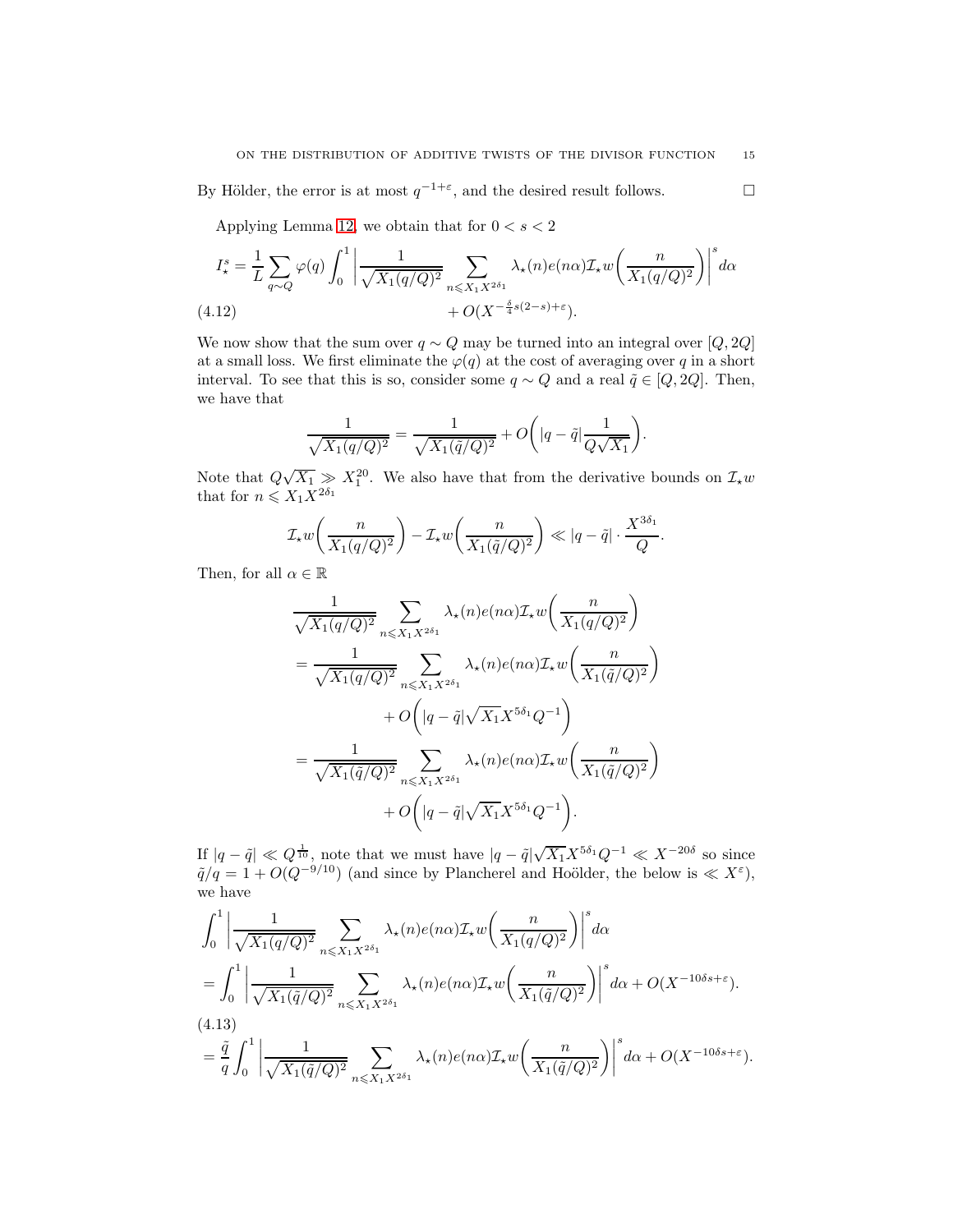Now, let  ${I_j}_{1\leq j\leq K}$  be a partition of  $[Q, 2Q]$  into intervals of length  $\leq Q^{\frac{1}{10}}$  for some  $K \approx Q^{1-\frac{1}{10}}$ . We obtain from [\(4.13\)](#page-14-0), adding redundant averaging over  $\tilde{q} \sim Q$ , that

$$
\frac{1}{L} \sum_{q \sim Q} \varphi(q) \int_0^1 \left| \frac{1}{\sqrt{X_1(q/Q)^2}} \sum_{n \le X_1 X^{2\delta_1}} \lambda_{\star}(n) e(n\alpha) \mathcal{I}_{\star} w\left(\frac{n}{X_1(q/Q)^2}\right) \right|^s d\alpha
$$
\n
$$
= \frac{1}{L} \sum_{j=1}^K \sum_{q \in I_j} \varphi(q) \int_0^1 \left| \frac{1}{\sqrt{X_1(q/Q)^2}} \sum_{n \le X_1 X^{2\delta_1}} \lambda_{\star}(n) e(n\alpha) \mathcal{I}_{\star} w\left(\frac{n}{X_1(q/Q)^2}\right) \right|^s d\alpha
$$
\n
$$
(4.14) = \frac{1}{L} \sum_{j=1}^K \sum_{q \in I_j} \frac{\varphi(q)}{q} \frac{1}{|I_j|} \int_{I_j} \tilde{q} \int_0^1 \left[ \dots \right] d\alpha d\tilde{q} + O(X^{-10\delta s + \varepsilon})
$$

<span id="page-15-1"></span>where  $[...]$  is

$$
\left|\frac{1}{\sqrt{X_1(\tilde{q}/Q)^2}}\sum_{n\leqslant X_1X^{2\delta_1}}\lambda_{\star}(n)e(n\alpha)\mathcal{I}_{\star}w\left(\frac{n}{X_1(\tilde{q}/Q)^2}\right)\right|^{s}.
$$

It follows from well-known elementary results that

$$
L = \frac{9}{\pi^2} Q^2 + O(Q \log Q), \sum_{n \in I_j} \frac{\varphi(q)}{q} = \frac{6}{\pi^2} |I_j| + O(\log Q).
$$

Thus [\(4.14\)](#page-15-1) equals

$$
\frac{2}{3Q^2}\int_Q^{2Q} \tilde{q} \int_0^1 \left|\frac{1}{\sqrt{X_1(\tilde{q}/Q)^2}} \sum_{n \leqslant X_1X^{2\delta_1}} \lambda_\star(n) e(n\alpha) \mathcal{I}_\star w\bigg(\frac{n}{X_1(\tilde{q}/Q)^2}\bigg) \right|^s d\alpha d\tilde{q}
$$

plus an error of  $Q^{-1+\varepsilon} \ll X^{-\frac{1}{2}}$ . By the change of variables  $t = \tilde{q}/Q$ , this equals

$$
\frac{2}{3}\int_1^2 t \int_0^1 \left|\frac{1}{\sqrt{X_1t^2}}\sum_{n\leqslant X_1X^{2\delta_1}}\lambda_\star(n)e(n\alpha)\mathcal{I}_\star w\!\left(\frac{n}{X_1t^2}\right)\right|^s\!d\alpha dt.
$$

Completing the sum over  $n$  with the same method by which it was removed, and gathering up [\(4.4\)](#page-9-5), [\(4.12\)](#page-14-1), we obtain that for some  $\kappa > 0$ 

$$
\int_0^1 \left| \frac{1}{\sqrt{X'}} \sum_{n \leq X'} \lambda_\star(n) e(n\alpha) \right|^s d\alpha
$$
  
= 
$$
\frac{2}{3} \int_1^2 t \int_0^1 \left| \frac{1}{t\sqrt{X_1}} \sum_n \lambda_\star(n) e(n\alpha) \mathcal{I}_\star w\left(\frac{n}{X_1 t^2}\right) \right|^s d\alpha dt + O(X^{-\kappa s(2-s)}).
$$

for any  $X_1 \simeq X^{2\delta}$ . The desired result follows.

4.2. Proof of [\(4.2\)](#page-9-3). This section proceeds a similar fashion to the previous section, so we shall refer to it heavily and only indicate those places in which the two differ. What allows us to deal with higher moments is the following bound of Jutila (which improves by a factor of  $\log X$  on an older bound of Wilton, which we could have also used):

<span id="page-15-0"></span>**Proposition 14** ([\[6\]](#page-19-0)). For all  $L, R$ , we have that

$$
\left|\sum_{L < n \leq R} \lambda_f(n) e(n\alpha)\right| \ll R^{\frac{1}{2}}.
$$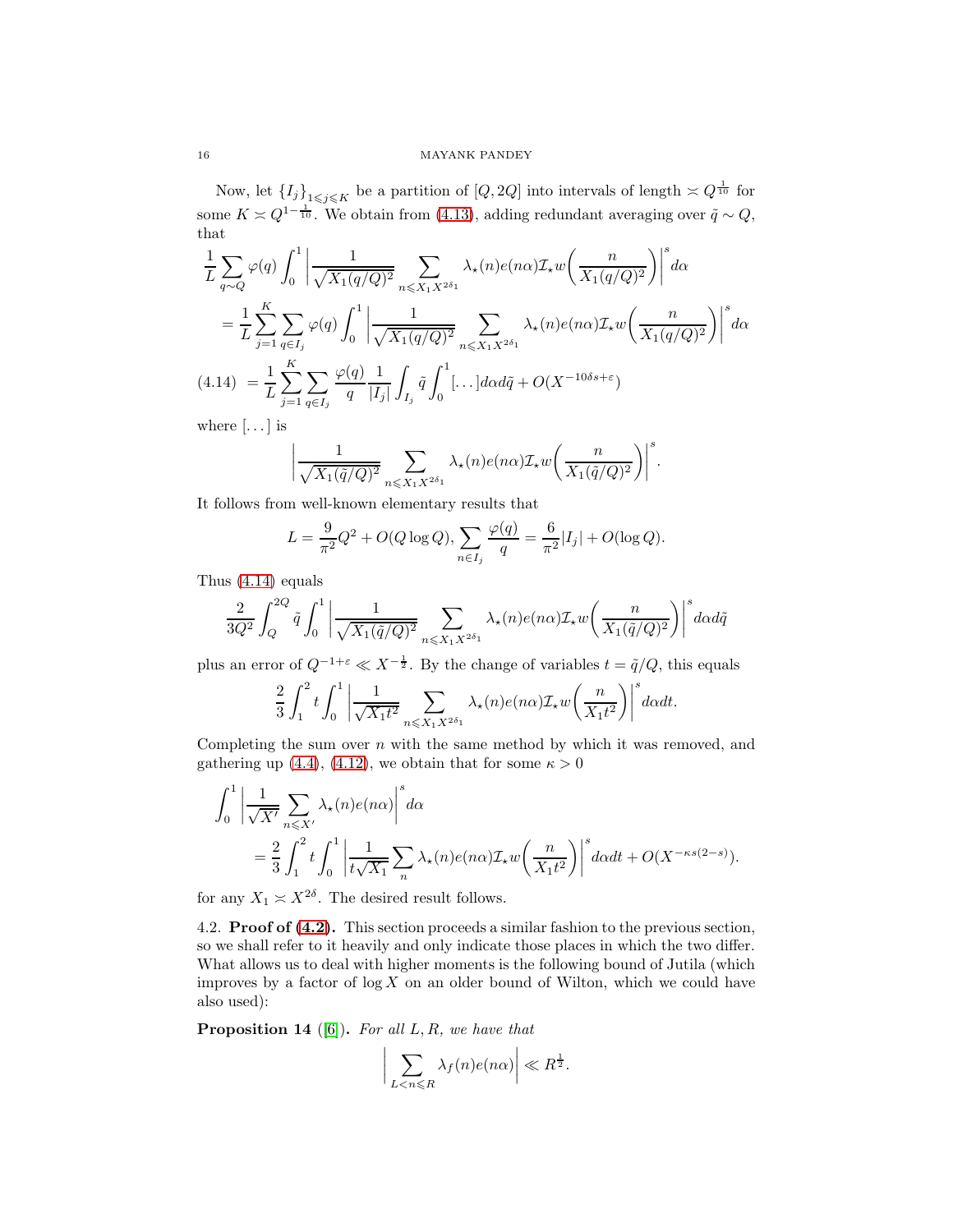As a corollary of this and partial summation, it follows that for any  $Y_1\leqslant Y$ 

$$
\bigg|\sum_{Y_1 < n \leqslant Y} \lambda_f(n) e(n\alpha) w\left(\frac{n}{Y}\right)\bigg| \ll Y^{\frac{1}{2}}.
$$

For the rest of the section, we also suppose that  $s \geq 2$ . By [\(4.5\)](#page-9-6), it suffices to show that for  $X' \simeq X$ 

$$
I_f^s = \frac{2}{3} \int_1^2 t \int_0^1 \left| \frac{1}{t\sqrt{X_1}} \sum_n \lambda_f(n) e(n\alpha) \mathcal{I}_f w\left(\frac{n}{X_1 t^2}\right) \right|^s d\alpha dt + O(X^{-\eta})
$$

for some  $\eta > 0$ , and this is what the rest of the section is devoted to showing.

We now show the following analogue of [\(4.8\)](#page-10-1)

Lemma 15. Suppose that

$$
Q\asymp X^{\frac{1}{2}+\delta}, L=\sum_{q\sim Q}\varphi(q).
$$

Then, we have that for  $s \geqslant 2$ 

(4.15) 
$$
I_f^s = \frac{1}{L} \sum_{q \sim Q} \sum_{a(q)} \left| \sum_n \lambda_f(n) e\left(\frac{an}{q}\right) w\left(\frac{n}{X}\right) \right|^s + O(X^{-\frac{\delta}{4}}).
$$

*Proof.* Let  $\phi$  be some nonzero smooth function supported on [1, 2] with  $\hat{\phi}(0) = 1$ . Also, as in the previous subsection, let

$$
H = X^{\delta}, \Delta = \frac{H}{Q^2},
$$

$$
\tilde{\chi}(\alpha) = \frac{1}{\Delta L} \sum_{q \sim Q} \sum_{a(q)}^* \phi(\Delta^{-1}(\alpha - a/q)),
$$

$$
\tilde{I}^s_{\star} = \int_0^1 \left| \frac{1}{\sqrt{X'}} \sum_n \lambda_{\star}(n) e(n\alpha) w\left(\frac{n}{X'}\right) \right|^s \tilde{\chi}(\alpha) d\alpha.
$$

Then, by Proposition [14](#page-15-0) and partial summation, Proposition [6,](#page-4-0) and Cauchy Schwarz

<span id="page-16-0"></span>(4.16) 
$$
I_f^s - \tilde{I}_f^s \ll \int_0^1 |1 - \tilde{\chi}(\alpha)| d\alpha \ll \left(\int_0^1 |1 - \tilde{\chi}(\alpha)|^2 d\alpha\right)^{\frac{1}{2}} \ll X^{-\frac{\delta}{2}},
$$

so the error from replacing  $I_f^s$  with  $\tilde{I}_f^s$  is admissible. For  $\beta \sim \Delta$ , we have that by partial summation and Proposition [14](#page-15-0)

$$
\frac{1}{\sqrt{X}} \sum_{n} \lambda_{f}(n) e\left(\frac{an}{q}\right) e(n\beta) w\left(\frac{n}{X}\right) = \frac{1}{\sqrt{X}} \sum_{n} \lambda_{f}(n) e\left(\frac{an}{q}\right) w\left(\frac{n}{X}\right) + O(X^{-\delta})
$$
so

$$
\left|\frac{1}{\sqrt{X}}\sum_n \lambda_f(n)e\left(\frac{an}{q}\right)e(n\beta)w\left(\frac{n}{X}\right)\right|^s=\left|\frac{1}{\sqrt{X}}\sum_n \lambda_f(n)e\left(\frac{an}{q}\right)w\left(\frac{n}{X}\right)\right|^s+O(X^{-\delta})
$$

and the desired result follows from this and  $(4.16)$  immediately.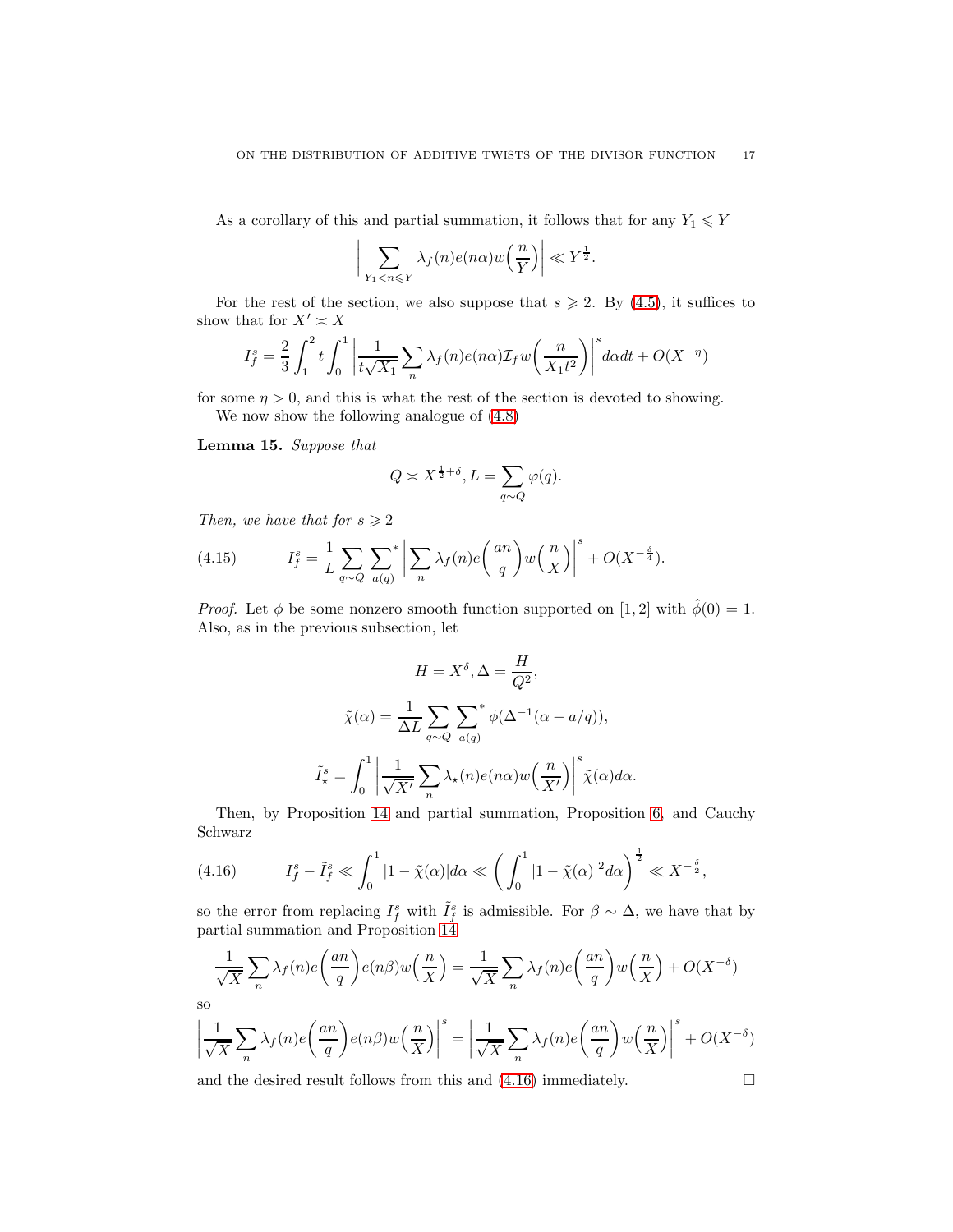Take  $Q = (X'X_1)^{1/2}$ . Applying Voronoi and bounds for tails of  $\mathcal{I}_f w$  as in the previous section, we obtain that

$$
I_f^s = \frac{1}{L} \sum_{q \sim Q} \sum_{a(q)}^* \left| \frac{1}{\sqrt{X_1(q/Q)^2}} \sum_{n \leqslant X_1 X^{2\delta_1}} \lambda_f(n) e\left(\frac{an}{q}\right) \mathcal{I}_f w\left(\frac{n}{X_1(q/Q)^2}\right) \right|^s.
$$

plus an error of  $O(X^{-\frac{\delta}{2}})$ 

We now require the following analogue of Lemma [12](#page-13-0) for high moments.

<span id="page-17-1"></span>**Lemma 16.** Suppose that  $q \geq (YY')^{20}$ . Also, suppose that w is smooth and compactly supported away from 1 with  $\int |w'| \ll 1, |w^{(j)}| \ll Y'^{j}$ . Then we have that for  $s \geqslant 1$  and Y sufficiently large

$$
\begin{split} \frac{1}{\varphi(q)} \, & \sum_{a(q)} \left| \frac{1}{\sqrt{Y}} \sum_{n \leq YY'^2} \lambda_f(n) e\!\left(\frac{an}{q}\right) & \mathcal{I}_f w\!\left(\frac{w}{Y}\right) \right|^s \\ & = \int_0^1 \left| \frac{1}{\sqrt{Y}} \sum_{n \leq YY'^2} \lambda_f(n) e(n\alpha) & \mathcal{I}_f w\!\left(\frac{w}{Y}\right) \right|^s d\alpha + O((YY')^{-1}). \end{split}
$$

*Proof.* Proceeding as in the proof of Lemma [12,](#page-13-0) we have that for  $|\beta| \ll q^{-\frac{1}{2}}$ 

$$
\frac{1}{\sqrt{Y}} \sum_{n \leq YY'} \lambda_f(n) e\left(\frac{an}{q}\right) \mathcal{I}_f w\left(\frac{n}{Y}\right)
$$
\n
$$
= \frac{1}{\sqrt{Y}} \sum_{n \leq YY'} \lambda_f(n) e\left(\frac{an}{q} + \beta n\right) \mathcal{I}_f w\left(\frac{n}{Y}\right) + O((YY')^{-3}).
$$

Now, using the bounds on  $\mathcal{I}_f w$  in Proposition [5,](#page-3-0) we may complete the sum over *n* at the cost of an error of  $O((YY')^{-100})$ . Applying Voronoi summation to the complete sum yields that

$$
\frac{1}{\sqrt{Y}} \sum_{n \leq YY'} \lambda_f(n) e\left(\frac{an}{q}\right) \mathcal{I}_f w\left(\frac{n}{Y}\right)
$$
\n
$$
= \frac{1}{\sqrt{Y}} \sum_n \lambda_f(n) e\left(\frac{an}{q}\right) \mathcal{I}_f w\left(\frac{n}{Y}\right) + O((YY')^{-100})
$$
\n
$$
= \frac{1}{\sqrt{q^2/Y}} \sum_{n \asymp q^2/Y} \lambda_f(n) e\left(\frac{\overline{a}n}{q}\right) w\left(\frac{n}{q^2/Y}\right) + O((YY')^{-100}).
$$

By Jutila's bound (Proposition [14\)](#page-15-0), we have that this is  $\ll 1$ , so it follows that since all  $\alpha$  are of the form  $\frac{a}{q} + \beta$  for some  $|\beta| \ll q^{-\frac{1}{2}}$  (by Lemma [13,](#page-13-1) for example), we have the pointwise bound

<span id="page-17-0"></span>(4.17) 
$$
\frac{1}{\sqrt{Y}} \sum_{n \leqslant YY'} \lambda_f(n) e(n\alpha) \mathcal{I}_f w\left(\frac{n}{Y}\right) \ll 1.
$$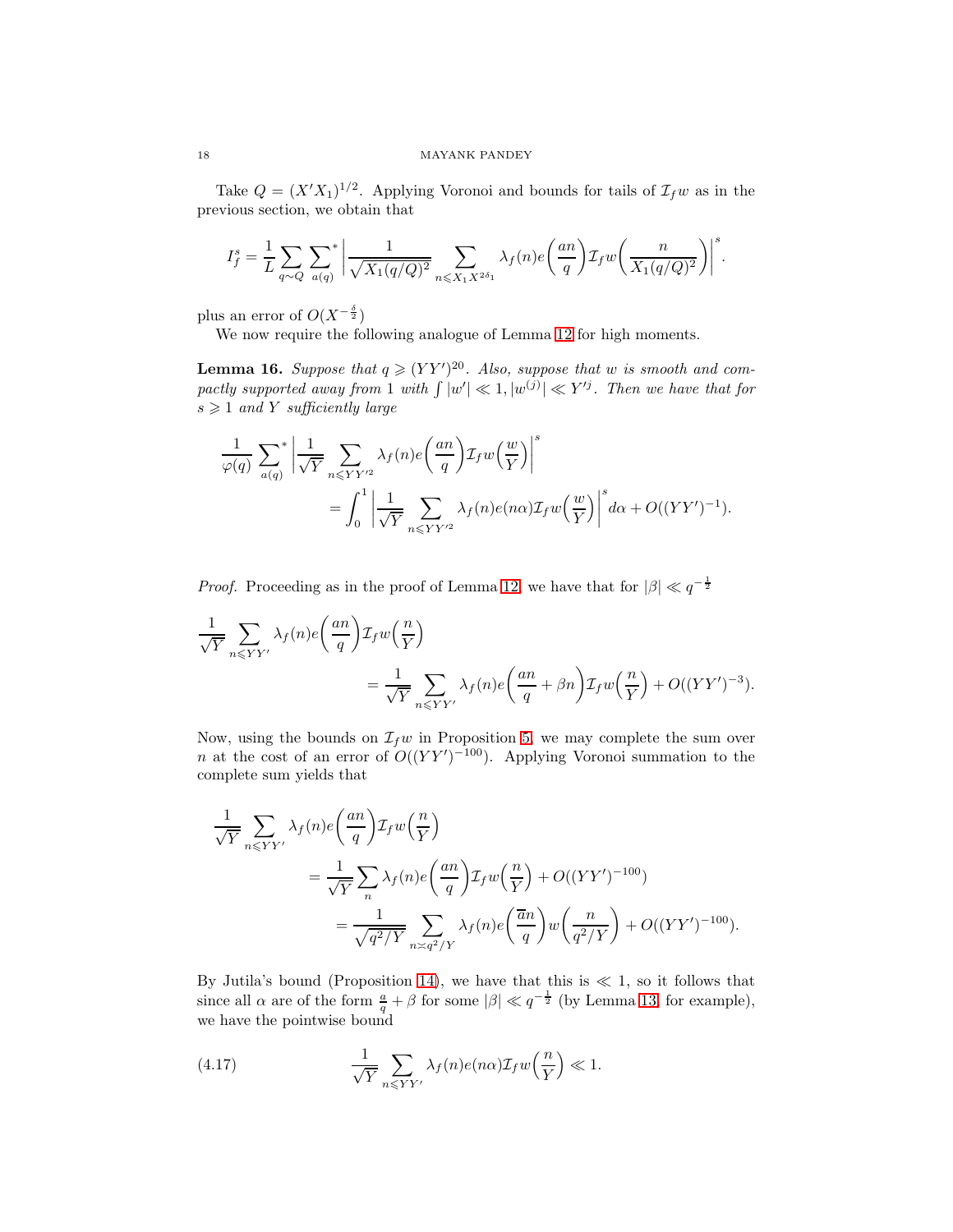Therefore, we have that

$$
\left| \frac{1}{\sqrt{Y}} \sum_{n \leq YY'} \lambda_f(n) e\left(\frac{an}{q}\right) \mathcal{I}_f w\left(\frac{n}{Y}\right) \right|^s
$$
  
= 
$$
\left| \frac{1}{\sqrt{Y}} \sum_{n \leq YY'} \lambda_f(n) e\left(\frac{an}{q} + \beta n\right) \mathcal{I}_f w\left(\frac{n}{Y}\right) \right|^s + O((YY')^{-3}).
$$

Then, proceeding as in the proof of Lemma [12,](#page-13-0) we obtain that

$$
\frac{1}{\varphi(q)} \sum_{a(q)}^{\infty} \left| \frac{1}{\sqrt{Y}} \sum_{n \leq YY'} \lambda_f(n) e\left(\frac{an}{q}\right) \mathcal{I}_f w\left(\frac{n}{Y}\right) \right|^s
$$
\n
$$
= \frac{q^{\frac{1}{2}}}{\varphi(q)} \int_0^1 \left| \frac{1}{\sqrt{Y}} \sum_{n \leq YY'} \lambda_f(n) e(n\alpha) \mathcal{I}_f w\left(\frac{n}{Y}\right) \right|^s N_q([q\alpha, q\alpha + q^{\frac{1}{2}}]) d\alpha + O((YY')^{-3})
$$
\n
$$
= \int_0^1 \left| \frac{1}{\sqrt{Y}} \sum_{n \leq YY'} \lambda_f(n) e(n\alpha) \mathcal{I}_f w\left(\frac{n}{Y}\right) \right|^s + O((YY')^{-3}).
$$

The desired result follows.

 $\Box$ 

Also, as in the previous subsection, by the pointwise bound [\(4.17\)](#page-17-0), we have that for  $q \sim Q, \tilde{q} \in [Q, 2Q],$ 

$$
\frac{1}{\sqrt{X_1(q/Q)^2}} \sum_{n \leq X_1 X^{2\delta_1}} \lambda_f(n) e(n\alpha) \mathcal{I}_f w\left(\frac{n}{X_1(q/Q)^2}\right)
$$

$$
= \frac{1}{\sqrt{X_1(\tilde{q}/Q)^2}} \sum_{n \leq X_1 X^{2\delta_1}} \lambda_f(n) e(n\alpha) \mathcal{I}_f w\left(\frac{n}{X_1(\tilde{q}/Q)^2}\right)
$$

$$
+ O\left(|q - \tilde{q}| \sqrt{X_1} X^{5\delta_1} Q^{-1}\right).
$$

Then, we obtain

$$
\int_0^1 \left| \frac{1}{\sqrt{X_1(q/Q)^2}} \sum_{n \leq X_1 X^{2\delta_1}} \lambda_f(n) e(n\alpha) \mathcal{I}_f w\left(\frac{n}{X_1(q/Q)^2}\right) \right|^s d\alpha
$$
  
= 
$$
\int_0^1 \left| \frac{1}{\sqrt{X_1(\tilde{q}/Q)^2}} \sum_{n \leq X_1 X^{2\delta_1}} \lambda_f(n) e(n\alpha) \mathcal{I}_f w\left(\frac{n}{X_1(\tilde{q}/Q)^2}\right) \right|^s d\alpha + O(X^{-10\delta}).
$$

Combining with Lemma [16](#page-17-1) exactly as in the previous section, we obtain that

$$
\int_0^1 \left| \frac{1}{\sqrt{X'}} \sum_{n \le X'} \lambda_f(n) e(n\alpha) \right|^s d\alpha
$$
  
= 
$$
\frac{2}{3} \int_1^2 t \int_0^1 \left| \frac{1}{t\sqrt{X_1}} \sum_n \lambda_f(n) e(n\alpha) \mathcal{I}_f w\left(\frac{n}{X_1 t^2}\right) \right|^s d\alpha dt + O(X^{-\kappa})
$$

for some  $\kappa > 0$ . The desired result follows.